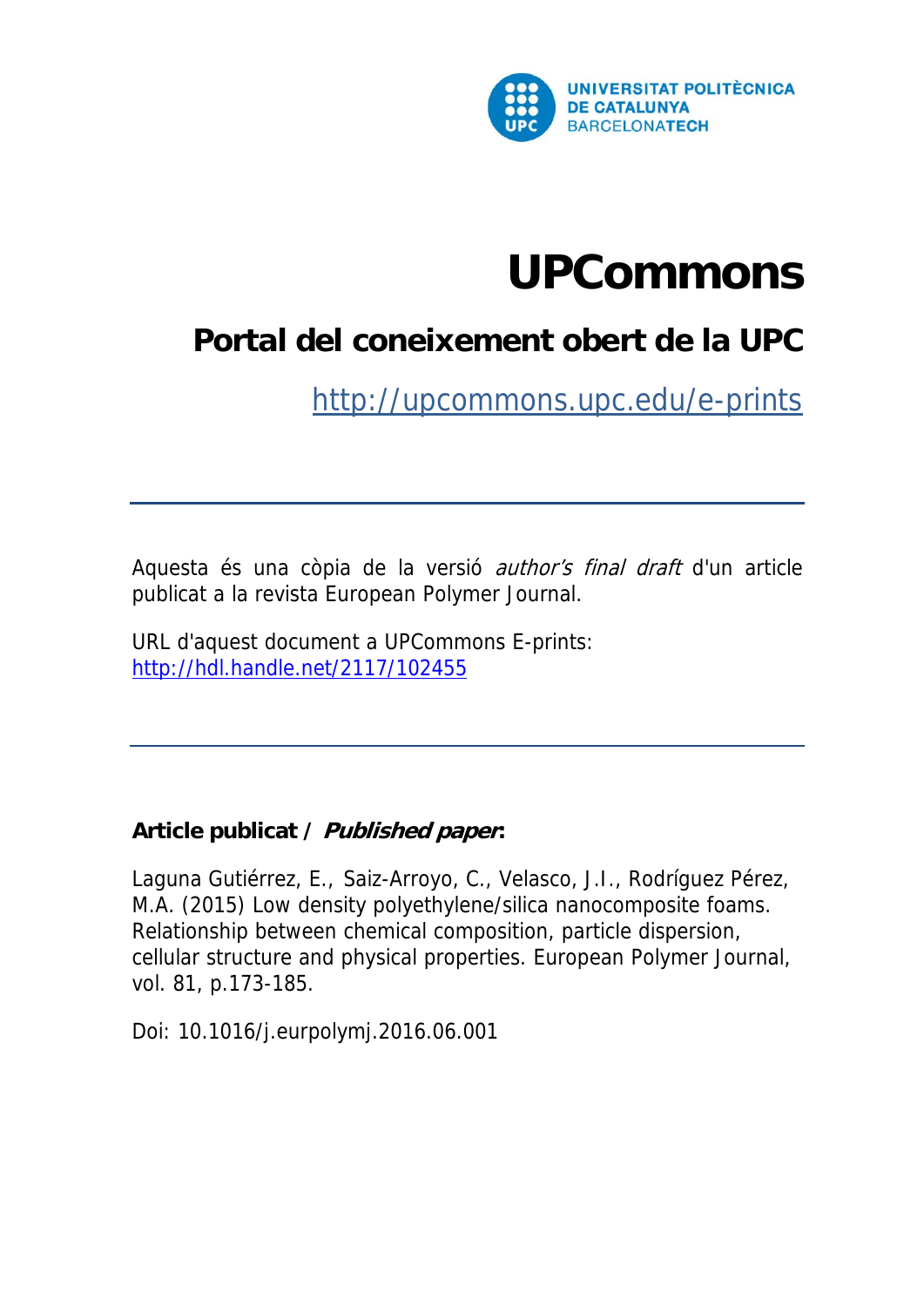#### **Low density polyethylene/silica nanocomposite foams. Relationship between chemical composition, particle dispersion, cellular structure and physical properties**

Ester Laguna-Gutiérrez <sup>a, 1</sup>, Cristina Saiz-Arroyo <sup>b</sup>, José Ignacio Velasco <sup>c</sup>, Miguel A. Rodríguez-Pérez <sup>a</sup>

<sup>a</sup> Cellular Materials Laboratory (CellMat), Condensed Matter Physics Department, University of Valladolid, Paseo de Belen 7, 47011 Valladolid, Spain<br><sup>b</sup> CollMet Technologies, CTTA (Puilding), Basso de, Belen 0.

<sup>b</sup> CellMat Technologies, CTTA (Building), Paseo de Belen 9A, 47011 Valladolid, Spain<br>Centre Cetelà del Plàstic Dat Ciància dels Materials i Enginyario Matel lárgica Universitat Polit

 Centre Català del Plàstic, Dpt. Ciència dels Materials i Enginyeria Metal·lúrgica, Universitat Politècnica de Catalunya, C/Colom 114, E-08222 Terrassa, Barcelona, Spain

#### **Abstract**

This paper presents the production and characterization of polymeric nanocomposite foams based on low density polyethylene (LDPE) and different contents of silica nanoparticles. The properties of these foamed materials are conditioned by the properties of the polymer matrix and by the characteristics of the cellular structure. In general, when adding nanoparticles several improvements are obtained in both the solid nanocomposite and the cellular structure. However, the achievement of these potential improvements is conditioned by the level of filler dispersion and by the compatibilization degree between the particles and the polymer. This work analyzes the effects on the dispersion and compatibilization levels of adding, or not, a compatibilizer agent (linear low density polyethylene grafted with maleic anhydride, LLDPE-g-MA), with the aim of understanding the structure and properties of the foamed materials produced from these composites. A modified version of the pressure quench method was used to produce the foamed samples. This method allows obtaining net-shaped foams adequate for analyzing both their microstructure and mechanical properties. Results show that for this particular system, the incorporation of the LLDPE-g-MA compatibilizer does not promote a better dispersion but implies significant differences in terms of nucleating efficiency and reinforcing effect of the nanoparticles. While for solid nanocomposites the higher degree of bonding polymer/nanoparticle promoted by the presence of the compatibilizer translates into a positive mechanical rein- forcing effect, for foamed nanocomposites, such high level of compatiblization mitigates the nucleating effect of the nanoparticles. This translates into poorer mechanical properties in the foamed samples containing the compatibilizer agent.

#### **1. Introduction**

During the last years, polymer nanocomposites foams have focused the attention of both scientific and industrial com- munities. The combination of foaming technologies and polymer nanocomposites can lead to a new class of multifunctional materials [1].

The multifunctional role played by nanoparticles in polymeric foams lies in an improvement of the overall properties of the foam by acting at two levels. On the one hand, nanoparticles can modify and optimize the cellular structure and on the other hand, they are able of improving the morphology and properties of the solid polymer matrix comprising the cell walls [1,2].

Nanoparticles can contribute to obtain improved cellular structures because they act as nucleating agents and they can also modify the polymer rheology inducing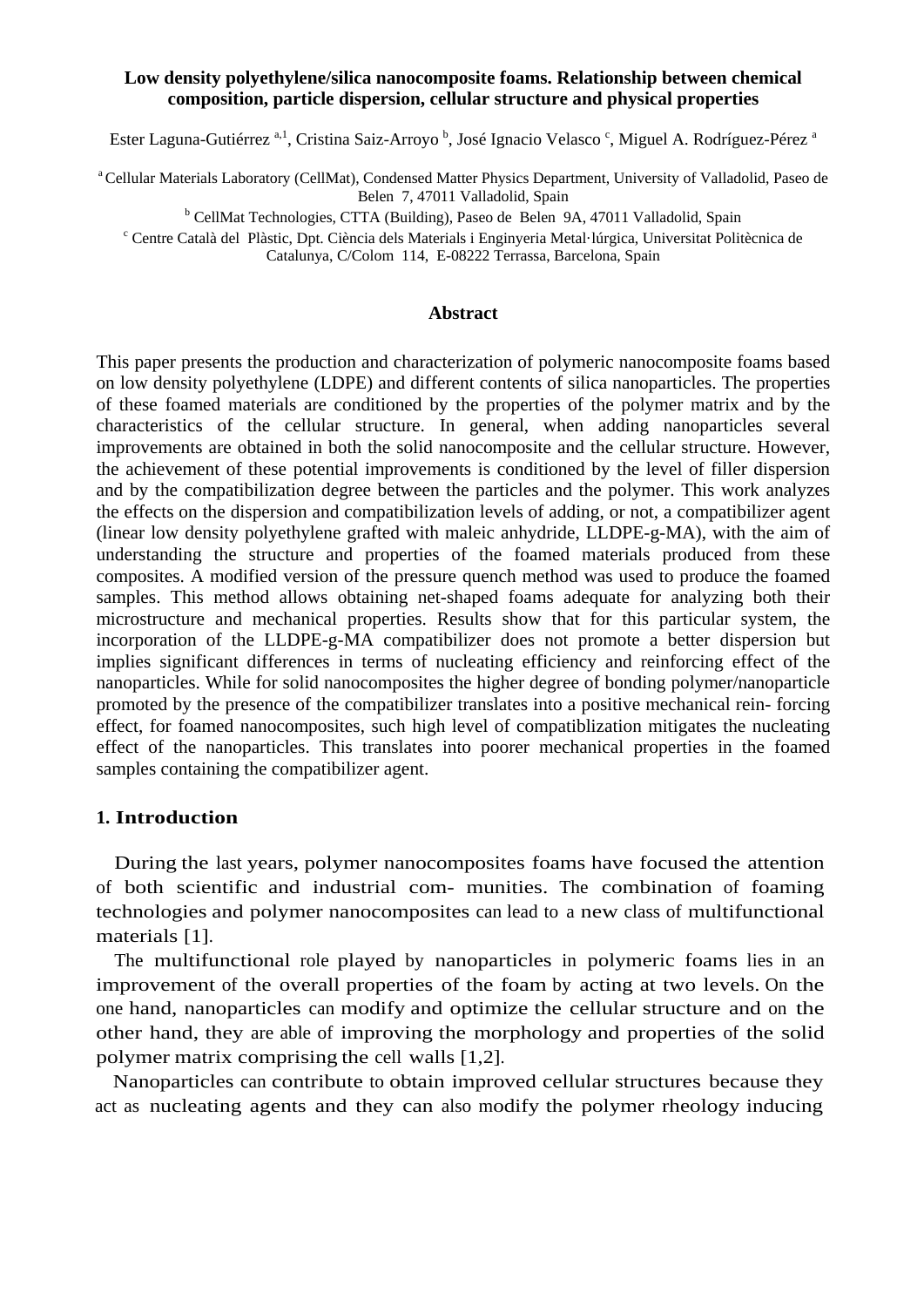strain hardening and thus, favoring gas retention during the foaming process [1–4]. Foams with reduced cell sizes and more uniform and narrower cell sizes distributions usually exhibit enhanced physical properties [5–7].

Considering that cell walls of foams are in the micron and sub-micron regime, reinforce them with nanoparticles can be especially beneficial due to their nanometer dimension [1]. The presence of nanoparticles can induce some very wellknown effects on the polymer matrix such as polymer morphology modification (increased crystallinity in semicrystalline polymers), improved thermal stability or enhanced mechanical response, among others [8–12].

However, the obtaining of all these potential improvements is typically conditioned to achieve a proper dispersion and compatibilization of the nanofillers [1,2]. Several authors have concluded that when nanofillers are dispersed properly an effective nucleating effect, accompanied by an improvement in physical properties, is obtained. For instance, Zhen et al. [13] demonstrated the high impact of the filler delamination level on the polymer foamability. They observed a higher cell nucleation efficiency with the exfoliated nanoclays than with the intercalated ones in both polystyrene (PS) and poly (methyl-methacrylate) (PMMA). Urbanczyk et al. [14] dealt with the foaming of styrene acrylonitrile (SAN)/clay nanocom- posites using supercritical CO2. They concluded that while for intercalated nanocomposites nucleating effect of nanofillers was negligible, for completely exfoliated nanocomposites the cell density reached values two orders of magnitude higher than that obtained for the neat polymer foam. Other interesting study was carried out by Shen et al. [15]; they produced nanocomposite foams based on PS filled with different types of nanoparticles: carbon nanofibers (CNFs), single-walled car- bon nanotubes (SWCNTs) and clays. After analyzing the dispersion level of each type of filler, they calculated the nucleation efficiency of each nanomaterial. It was found that the nucleation efficiency was (in percentages) 1.97 for CNFs, 9.06 x  $10^{-5}$  for SWCNTs and 7.37 x  $10^{-4}$ for nanoclays. Those results were in agreement with the dispersion degree reached by each type of filler; while SWCNTs and clays were forming aggregates, CNFs were well dispersed.

The effect of adding a compatibilizer agent has also been carefully analyzed. Lee et al. [16] and Seraji and co-workers [17] performed similar studies using low density polyethylene (LDPE) as polymeric matrix and montmorillonite (MMT) as filler. They concluded that the addition of a compatibilizer led to a clay exfoliation and only in this case, the nucleation effect induced by MMT was effective.

In addition, it is possible to find in scientific literature examples correlating the effective nucleation of well dispersed nanoparticles with an improvement in the physical properties of nanocomposite foamed systems. Wang and co-workers [18] analyzed the structure and mechanical properties of thermoplastic polyurethane (TPU)/clay nanocomposite foams. They found that nanoclays acted as effective nucleating agents which led to improved mechanical properties, with respect to the unfilled material. Other example is provided by Chen et al. [19]; they measured the compressive response of PMMA filled with multi-walled carbon nanotubes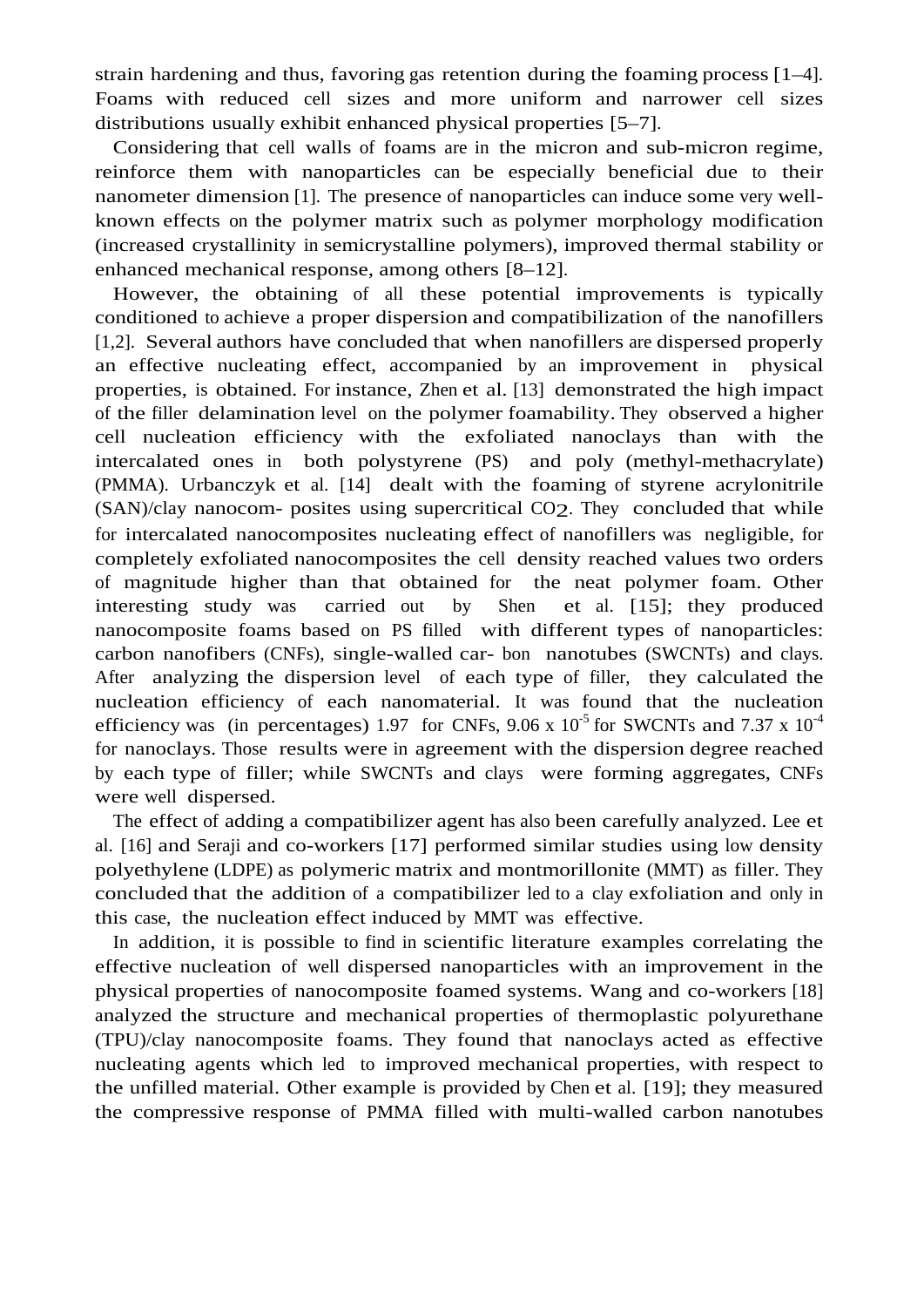(MWCNTs). A significant increase in elastic modulus was detected with the addition of 1 wt% of MWCNTs due to the improvements obtained in the cellular structure of these foams.

As it has been demonstrated with the previous examples, it is possible to find a substantial amount of papers analyzing the role played by nanoclays, SWCNTs, MWCNTs or CNFs as nucleating and reinforcing elements in different polymeric foamed systems. Nevertheless, as far as the author knows, the number of scientific studies concerning the production and/or characterization of polymeric foams filled with silica nanoparticles is more limited.

Fumed silica is a fine, white, amorphous powder, which is odorless and tasteless. It exhibits an extremely large surface area and smooth nonporous surface, which could promote strong physical contact between the filler and the polymer matrix [10,20]. In addition, fumed silica tends to form aggregates and particle-particle interactions due to the presence of silanol groups (Si-OH) on their surface and because of their very high surface energy (caused by their large surface area) [10].

Due to this strong tendency of silica particles to form aggregates, obtaining a good dispersion with the existing com- pounding techniques is not a simple task. Particularly, this is especially tedious for non-polar polymers such as polyethylene (PE). Two are the most commonly approaches used to overcome this problem. The first one consists on modifying the surface of silica nanoparticles (typically with silane coupling agents) and the second one consists on using functionalized polymers (polymers grafted with maleic anhydride) as compatibilizers between the filler and the polymeric matrix [1,2,10,20].

Silica/polymer foamed systems described in literature use one of these approaches to ensure a correct dispersion of the nanofiller. Zhai and co-workers [21] added surface modified silica particles to polycarbonate (PC). They obtained a good dispersion of the filler which led to an effective reduction of cell size and to an increase of two orders of magnitude of cell density. Yeh et al. [22] analyzed the nucleation efficiency of raw and vinyl modified silica particles, concluding that only the modified ones could serve as active heterogeneous nucleating agents in PMMA. Gorem et al. [23] mixed PMMA with fluorinated and bare silica nanoparticles of different sizes. They concluded that fluorination of the silica surface reduced the critical free energy of nucleation resulting in a reduction in the cell size. Zhai et al. [3] used a polypropylene-grafted maleic anhydride (PP-g-MA) compatibilizer to improve the adhesion between non-modified silica particles and linear polypropylene (PP). They observed multisilica aggregates well dispersed due to the addition of the coupling agent. Moreover, they found that the addition of a small amount of nanosilica dramatically improved the foaming behavior.

All these papers are focused on analyzing the influence of silica particles at a microstructural level. However, there is little evidence of how the presence of these particles affects the physical properties of the foamed nanocomposites. As far as the author knows, for silica/polymer foamed nanocomposites, the multifunctional role of the nanoparticles and the effect of these nanoparticles on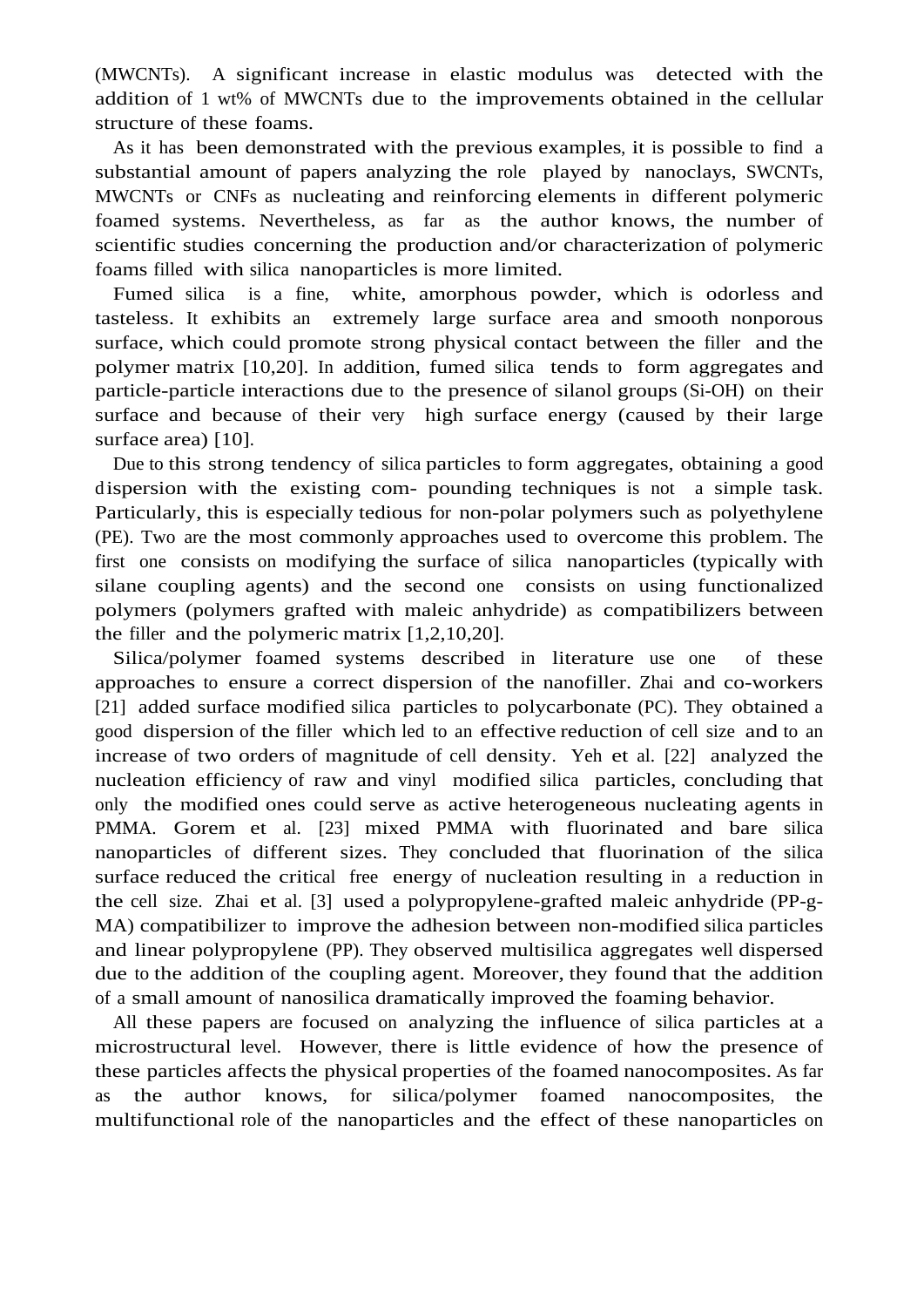the foam properties have not been analyzed in detail. In addition, the number of papers in which foamed nanocomposites are produced by using silica particles and non-polar semicrystalline polymers is very scarce [3,24,25]. This is another aspect in which this paper presents novel results.

Bearing all these ideas in mind, the main goal of this study is to produce solid and foamed LDPE/silica nanocomposites, containing different silica contents, to analyze the relationships between chemical composition, compatibilization level, filler dispersion, cellular structure and physical properties. For this purpose, both asurface-modified silica and a compatibilizer based on linear low density polyethylene-grafted with maleic anhydride (LLDPE-g-MA) have been used to attempt to improve the interaction between the particles and the polymer and to promote the silica dispersion level. Samples have been foamed using a slightly modified version of the pressure quench method. The characterization of these samples will provide useful information about how the chemical composition of the different nanocomposites affects them at microscopic and macroscopic levels.

#### **2. Experimental**

#### **2.1. Materials**

The polymer matrix employed was LDPE supplied by Sabic, (LDPE 2404) with melt flow index (MFI) of 3.95  $g/10$  min (measured at 190°C and 2.16 kg), density of 0.92 g/cm<sup>3</sup> and melting temperature, measured by DSC, of 113.4°C. Nanosilica particles (Aerosil R-974) were kindly provided by Evonik and they presented a primary particle size of 12 nm and a specific surface area of 200  $\text{m}^2/\text{g}$ . In addition, the surface of these particles was modified with dimethyldichlorosilane. Fusabond MB-226DE from DuPont was used as compatibilizer. It is LLDPE-g-MA with MFI of 1.5 g/10 min, (measured at 190 °C and 2.16 kg), melting point of 115 °C, density of 0.93 g/cm<sup>3</sup> and content of maleic anyhidride of 0.9% by weight. A small amount of stearic acid (Stearic Acid 301 from Renichem S.L.) was used as processing aid. In order to avoid polymer degradation, antioxidant (Irganox 1010 from Ciba) was also included. Carbon dioxide with a high purity (99.95%) was used as physical blowing agent.

#### **2.2. Compounding of solid LDPE/silica nanocomposites**

Before foaming step, solid nanocomposites have been melt-compounded in a batch mixer (Rheodrive 5000 from Haake Fisions). Compounding was carried out at a constant temperature of 130ºC. A screw speed of 50 rpm was applied for 6 min.

In a first stage, two masterbatches have been produced. The first one includes a silica content of 27 wt% and 4 wt% of the compatibilizer agent. The second one is produced with the same amount of silica particles but without compatibilizer. These masterbatches were then diluted by melt blending with the LDPE, in order to obtain several compounds with different silica contents: 1, 3, 6 and 9 wt%. Solid nanocomposites containing the compatibilizer agent will be called hereafter as S-NC1, S- NC3, S-NC6 and S-NC9. Those without the compatibilizer will be referred as S-NS1, S-NS3, S-NS6 and S-NS9. The sample corresponding to solid neat polymer (without silica particles and without coupling agent) has been used as reference. This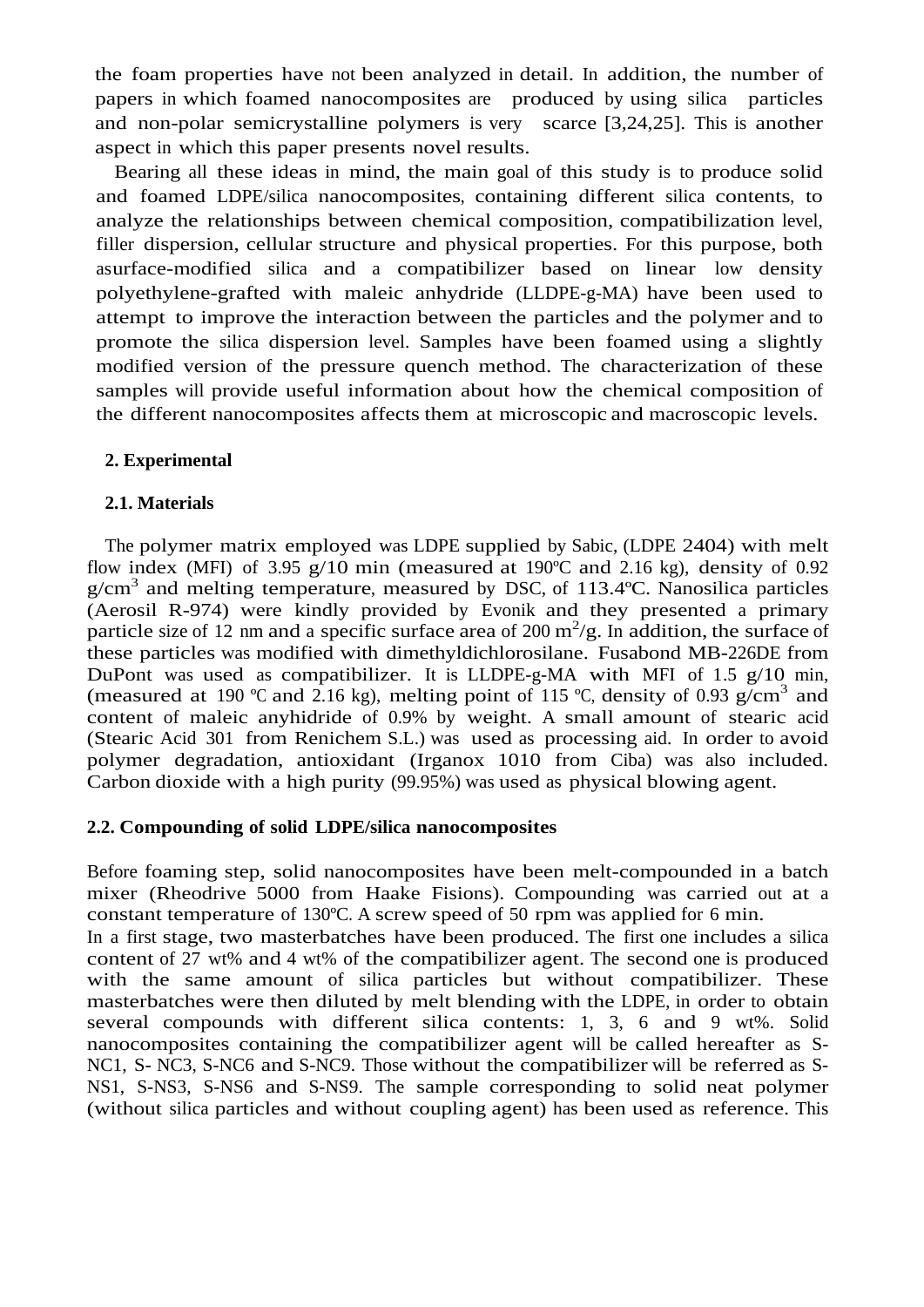sample will be called S-LDPE. The chemical composition of each sample is detailed in Table 1.

#### **2.3. Foaming of LDPE/silica nanocomposites**

Pellets of the two types of solid nanocomposites were compression molded in a two hot-plates press at 150ºC and 4 MPa to obtain discs with 20 mm in diameter and 3 mm in thickness. These discs were used for the foaming experiments and for the characterization of solid materials.

Foaming step was conducted in a high pressure vessel using a modified version of the pressure quench method. In this modified process the solid precursors were foamed inside a cylindrical mold. The objective of preparing the foams in a mold is to produce foams with similar densities and controlled geometries [26]. A nominal expansion ratio (that is, density of the solid nanocomposite divided by the density of the foamed material) of 1.6 was fixed for all the foamed samples. Moreover, as the foamed samples present a well-defined geometry their mechanical behavior can be easily characterized.

| Table 1. Chemical composition of LDPE/silica solid nanocomposites (by weight). |  |
|--------------------------------------------------------------------------------|--|
|--------------------------------------------------------------------------------|--|

|                     | <b>SLDPE</b> | S-NC1        | $S-NC3$ | $S-NC6$ | $S-NC9$ | $S-NS1$      | $S-NS3$  | $S-NS6$  | $S-NS9$ |
|---------------------|--------------|--------------|---------|---------|---------|--------------|----------|----------|---------|
| <b>LDPE</b>         | 99.75        | 98.62        | 96.36   | 92.96   | 89.6    | 98.75        | 96.75    | 93.75    | 90.75   |
| <b>Silica</b>       | $\Omega$     | $\mathbf{1}$ | 3       | 6       | 9       | $\mathbf{1}$ | 3        | 6        | 9       |
| LLDPE-g-MA          | $\Omega$     | 0.13         | 0.39    | 0.79    | 1.15    | $\theta$     | $\Omega$ | $\Omega$ | 0       |
| <b>Stearic Acid</b> | 0.15         | 0.15         | 0.15    | 0.15    | 0.15    | 0.15         | 0.15     | 0.15     | 0.15    |
| Antioxidant         | 0.1          | 0.1          | 0.1     | 0.1     | 0.1     | 0.1          | 0.1      | 0.1      | 0.1     |

**Table 2.** Experimental values of density of solid and foamed nanocomposites and expansion ratio of foamed samples.

| Sample            | $\rho$ solid (kg/m3) | Sample            | $\rho$ foam (kg/m3) | <b>Expansion Ratio</b> |
|-------------------|----------------------|-------------------|---------------------|------------------------|
| <b>S-LDPE</b>     | $917.2 \pm 3.2$      | <b>F-LDPE</b>     | $586.7 \pm 31.2$    | $1.56 \pm 0.08$        |
| $S-NC1$           | $924.8 \pm 4.5$      | $F-NC1$           | $624.7 \pm 32.7$    | $1.48 \pm 0.07$        |
| $S-NC3$           | $937.2 \pm 0.2$      | F-NC3             | $582.9 \pm 31.7$    | $1.61 \pm 0.08$        |
| $S-NC6$           | $945.5 \pm 2.5$      | F-NC <sub>6</sub> | $561.6 \pm 7.2$     | $1.68 \pm 0.02$        |
| S-NC <sub>9</sub> | $971.5 \pm 15.5$     | F-NC9             | $563.6 \pm 19.1$    | $1.72 \pm 0.05$        |
| $S-NS1$           | $923.4 \pm 0.5$      | $F-NS1$           | $649.5 \pm 51.0$    | $1.54 \pm 0.11$        |
| $S-NS3$           | $944.1 \pm 1.7$      | $F-NS3$           | $650.5 \pm 41.4$    | $1.54 \pm 0.09$        |
| $S-NS6$           | $952.5 \pm 1.6$      | F-NS <sub>6</sub> | $671.9 \pm 26.5$    | $1.48 \pm 0.05$        |
| $S-NS9$           | $969.9 \pm 1.7$      | F-NS9             | $631.1 \pm 43.4$    | $1.58 \pm 0.11$        |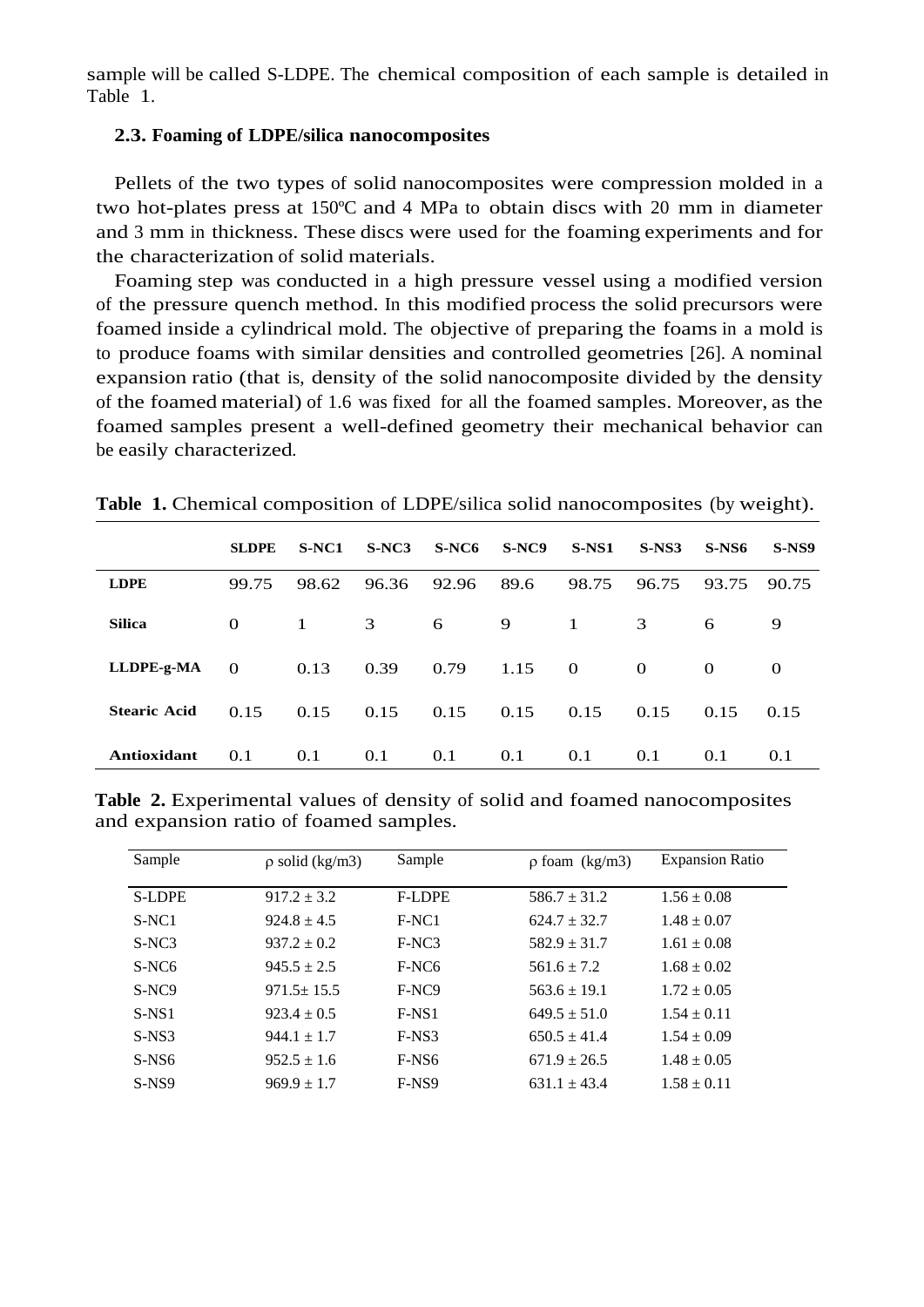After being placed in the mold, precursors are saturated with  $CO<sub>2</sub>$  at 18 MPa for 40 min at a constant temperature of 135ºC. Then, samples are cooled down until foaming temperature (115ºC) and foamed by a rapid pressure drop. Foamed samples designation is the same as that employed with solid nanocomposites but with a capital F instead a cap- ital S, that is, F-NC1, F-NC3, F-NC6 and F-NC9 for foamed nanocomposites containing compatibilizer and F-NS1, F-NS3, F-NS6 and F-NS9 for foams without it. Foamed neat polymer will be called hereafter as F-LDPE. Density values of solid and foamed nanocomposites as well as experimental values of expansion ratio are summarized in Table 2. As it can be observed, the experimental values of the expansion ratio are close to the nominal one (1.6), although some differences can be appreciated between the different materials. These differences could be a consequence of the difficulties found when

producing foams with the same relative density from materials with a very different nature.

#### **2.4. Characterization of solid and foamed LDPE/silica nanocomposites**

Density of solid and foamed materials was determined by the Archimedes water immersion method using a high precision balance (Mettler AT 261), following the standard UNE-EN 1183/1.

In order to analyze nanosilica dispersion in solid materials, their morphology was studied using a high resolution scanning electron microscope (ESEM Quanta 200FEG). Solid nanocomposites were freeze-fractured using liquid nitrogen.

Cellular structure of foamed materials with and without compatibilizer was also analyzed by scanning electron microscopy (SEM) using, in this case, a Jeol JSM-820 scanning electron microscope. Samples were also freeze-fractured and the fractured surface was coated with a thin layer of gold. Cell size and cell density were determined using an image processing tool based on the software Fiji/Image J. More information about the procedure followed to obtain these parameters from the SEM micrographs can be found in the work of Pinto et al. [27].

Mechanical properties in compression of both solid and foamed composites were measured at room temperature and at a strain rate of 1 mm/min, following the standard ISO 604-2002. For this purpose, a universal testing machine Instron model 5500R6025, was employed. Elastic modulus  $(E)$  and collapse stress  $( $\sigma$ )$ were obtained from the stress-strain curves.

A more detailed description of the experimental methods used to characterize the foams can be found elsewhere [28–32].

#### **3. Results**

#### **3.1. Influence of chemical composition at microscopic level**

#### **3.1.1. Particles dispersion**

As it was pointed out in the introduction, the dispersion degree of the filler in the polymeric matrix has a significant influence on the improvements accomplished by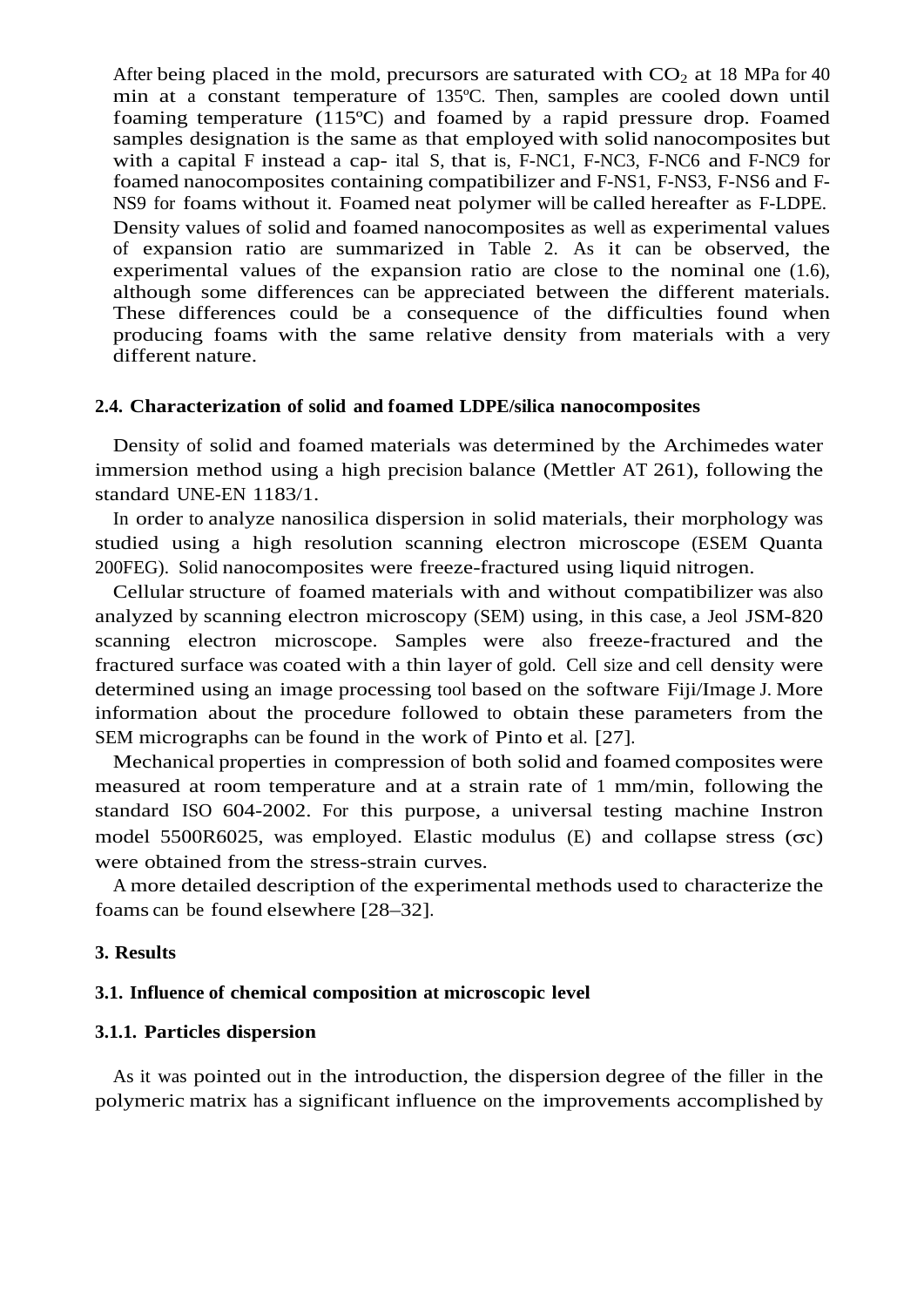the use of nanoparticles.

In this study, the dispersion level has been quantified through the analysis of different SEM micrographs. Fig. 1 shows several high resolution micrographs of solid LDPE/silica nanocomposites containing different amounts of silica particles. The micrographs in the first row correspond to samples with compatibilizer and the ones in the second row to samples with- out it.

Nanosilica particles can be appreciated in the micrographs as the bright white spots. It can be inferred from the figure that regardless of chemical composition, silica particles are not individually dispersed. They are forming well-scattered aggre- gates with a size between 100 nm and 200 nm. These results are in agreement with those obtained in similar studies that were performed using LDPE as polymer matrix and silica particles with similar diameters [32,33]. In addition, as it could be expected, the number of particle aggregates increases with the silica content.

However, the simple observation of these micrographs does not lead to any conclusion regarding the effect of the presence or not of the LLDE-g-MA based compatibilizer. Hence, it is necessary to perform a quantitative analysis. This analysis should be useful to determine the dispersion degree of nanoparticles and also to explain how the dispersion degree affects both microstructure and mechanical properties of solid and foamed LDPE/silica nanocomposites.



Fig. 1. High resolution micrographs corresponding to solid nanocomposites with compatibilizer (superior row) and without compatibilizer (inferior row).

The high resolution micrographs depicted in Fig. 1 have been used to quantify the real number of particles (that is, par- ticle aggregates) per unit surface. Then, the obtained value was raised to 3/2 to calculate the real number of particles per unit volume. Those values are summarized in Table 3. Results indicate that the quantitative analysis is in agreement with the qualitative one. The real number of particles per unit volume increases with the silica content, regardless of the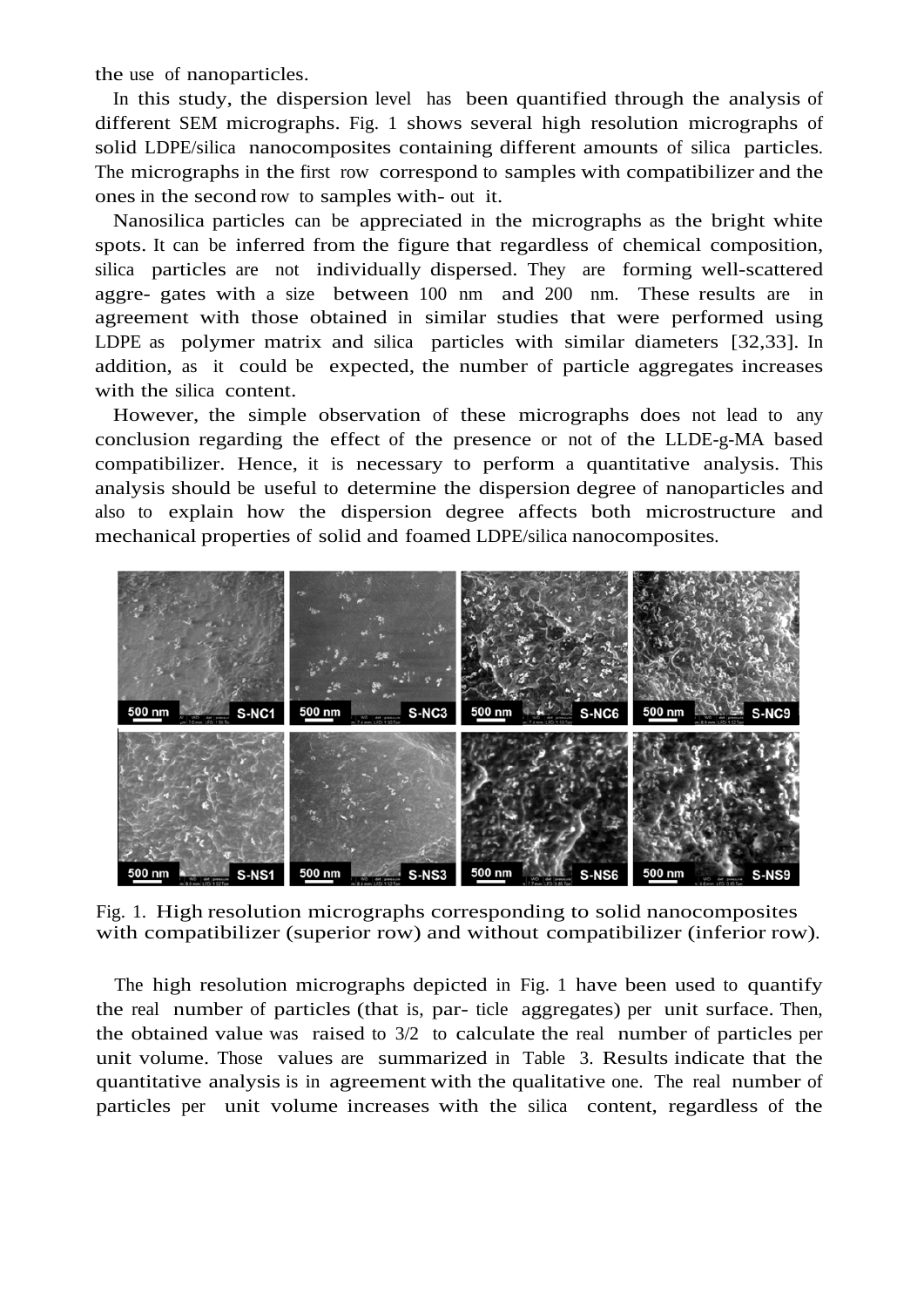presence of the compatibilizer.

Moreover, the real number of particles per unit volume has been compared with the theoretical number of particles per unit volume. This theoretical value was calculated assuming that the silica particles were individually dispersed, that is, assuming that the silica particles did not form aggregates. Presuming a complete dispersion of the filler, the number of par- ticles per unit volume was calculated according to the equation: particles/cm<sup>3</sup> =  $wpqc/qpVp$ , where  $wp$  is the weight fraction of the particle in the composite, qp and qc are the densities of the particles and the polymer composite respectively, and  $V<sub>p</sub>$  is the volume of an individual particle [21]. The values obtained from this calculation are also summarized in Table 3. As it can be observed, the values of the theoretical number of particles per unit volume are much higher than the values of the real number of particles per unit volume, regardless of the chemical composition of the samples. This fact indicates, once again, that the particles are not individually dispersed and instead they are forming aggregates.

In this point and to quantify the differences between the real and the theoretical values, the Agglomeration Ratio is defined as the ratio between these two values, that is, the theoretical number of particles per unit volume divided by the real number of particles (aggregates) present in the sample. This parameter measures the average number of individual particles compris- ing each aggregate. Results for all these calculations are summarized in Table 3.

The trends followed by S-NC and S-NS samples are different regarding to the increase in the particles content. While in the samples containing the compatibilizer (S-NC samples) the Agglomeration Ratio increases as silica content does, in the samples without the compatibilizer (S-NS samples) the Agglomeration Ratio does not change significantly with the silica con- centration. In other words, when compatibilizer is added to the LDPE/silica nanocomposites larger aggregates are accom- plished as increasing the silica content. On the other hand, when no compatibilizer is added to the polymer matrix, and only the surface modification of the silica is acting, aggregates with similar sizes are achieved independently on the particles content.

While in the samples without compatibilizer similar dispersion levels are achieved independently on the clay con- tent, in the samples with compatibilizer the best dispersion degrees are achieved with the lowest contents of particles.

Although the relationship between the Agglomeration Ratio and the silica content depend on the chemical formulation, that is, on the fact of adding or not a compatibilizer, the overall values of the Agglomeration Ratio are very similar in the two types of composites (with and without compatibilizer). No significant differences for the Agglomeration Ratio and hence, for the particles dispersion level are found between the two different systems. Results indicate that the presence of the compatibilizer does not lead to higher dispersion degrees. It seems that the compatibilizer agent does not contribute to increase the effect of the surface modification of the silica nanoparticles.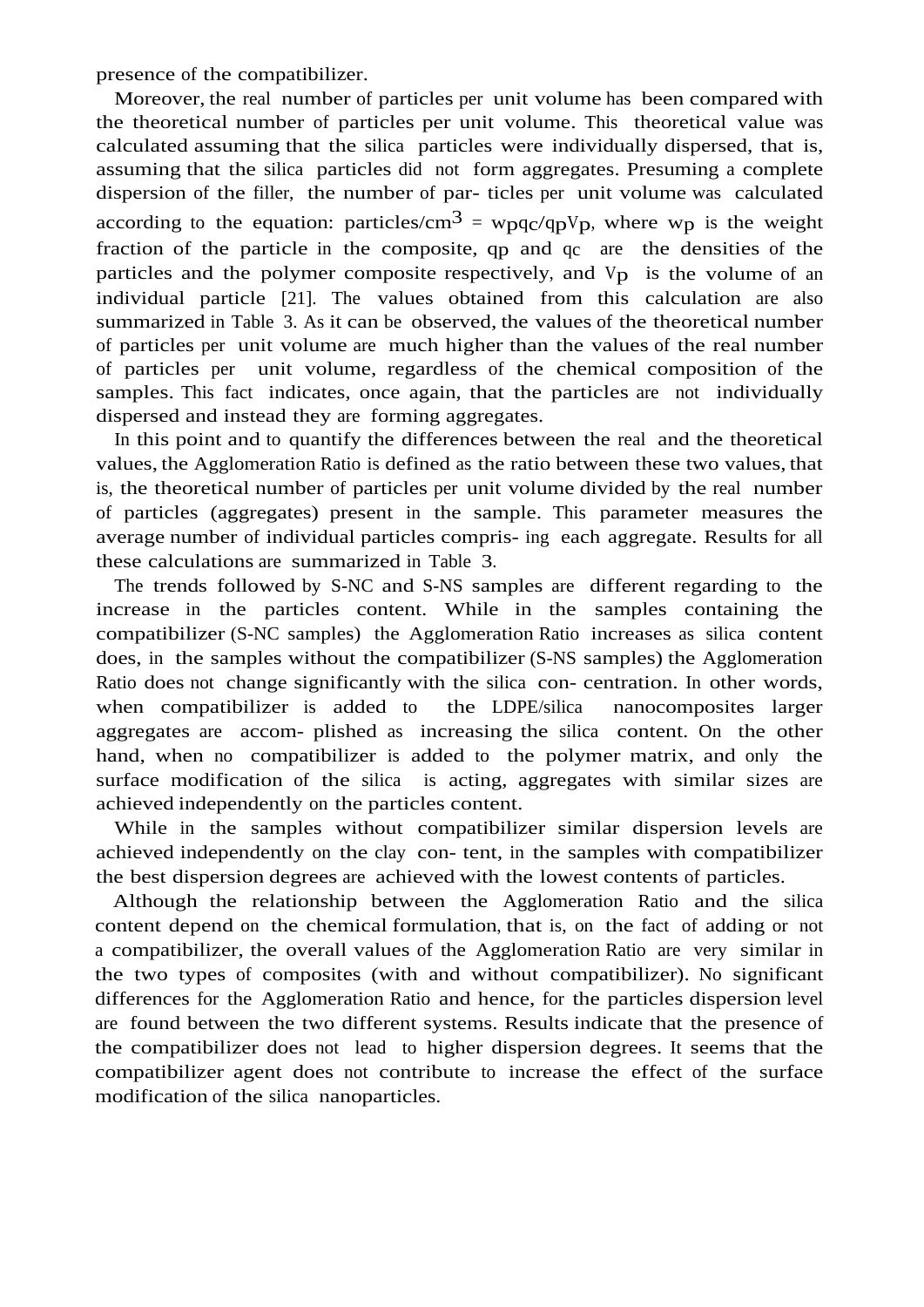**Table 3. Analysis of dispersion degree of silica particles in the LDPE matrix: real number of particles per unit volume, theoretical number of particles per unit volume (assuming that they are individually dispersed) and Agglomeration Ratio for S-NC and S-NS samples.**

| Sample            | Real Number of<br>Particles/cm3 | Theoretical Number of<br>Particles/cm3 | <b>Agglomeration Ratio</b><br>(Particles/Aggregate) |
|-------------------|---------------------------------|----------------------------------------|-----------------------------------------------------|
| S-NC1             | $1.58 \times 10^{13}$           | $4.65 \times 10^{15}$                  | 295                                                 |
| S-NC3             | $3.52 \times 10^{13}$           | $1.41 \times 10^{16}$                  | 400                                                 |
| S-NC <sub>6</sub> | 6.87 x $10^{13}$                | $2.87 \times 10^{16}$                  | 418                                                 |
| S-NC9             | $9.74 \times 10^{13}$           | 4.39 x $10^{16}$                       | 451                                                 |
| $S-NS1$           | $1.38 \times 10^{13}$           | $4.65 \times 10^{15}$                  | 336                                                 |
| $S-NS3$           | $4.05 \times 10^{13}$           | $1.41 \times 10^{16}$                  | 348                                                 |
| $S-NS6$           | 6.79 x $10^{13}$                | $2.87 \times 10^{16}$                  | 423                                                 |
| $S-NS9$           | $1.19 \times 10^{14}$           | $4.39 \times 10^{16}$                  | 368                                                 |

#### **3.1.2. Cellular structure of foamed nanocomposites. Nucleating effect**

One of the most important reasons to add fillers, or nano-fillers, to polymeric foams is the achievement of improved cellular structures due to their nucleating effect. The results corresponding to the observation and analysis of the cellular struc- ture of the foamed samples are presented in Figs. 2 and 3. Fig. 2 corresponds to SEM micrographs of foamed LDPE and LDPE/ silica nanocomposites.

Both pure LDPE and LDPE nanocomposite foams exhibit isotropic closed cellular structures. Fig. 2 also shows how the addition of small amounts of silica leads to a significant reduction in cell size; moreover, this effect is more pronounced for samples without compatibilizer. From these SEM micrographs the average cell size and the cell density have been deter- mined and the obtained results are shown in Fig. 3a (average cell size) and Fig. 3b (cell density). Results depicted in Fig. 3a indicate that just with the addition of 1 wt% of silica a reduction in cell size, with respect to the pure LDPE, of  $30\%$  is reached (from around 65  $\text{1m}$  to around 45 lm). For silica contents higher than 1 wt% samples with and without compatibilizer behave in a very different way. For F-NC samples (with compatibilizer), the cell size increases as the silica content increases, reaching values even higher than that of the pure LDPE. For F-NS samples (without compatibilizer), the average cell size does not show any significant variation for samples with silica contents of 3 and 6 wt%; however, it increases slightly for F-NS9. Moreover, for F-NS samples the values of cell size are always smaller than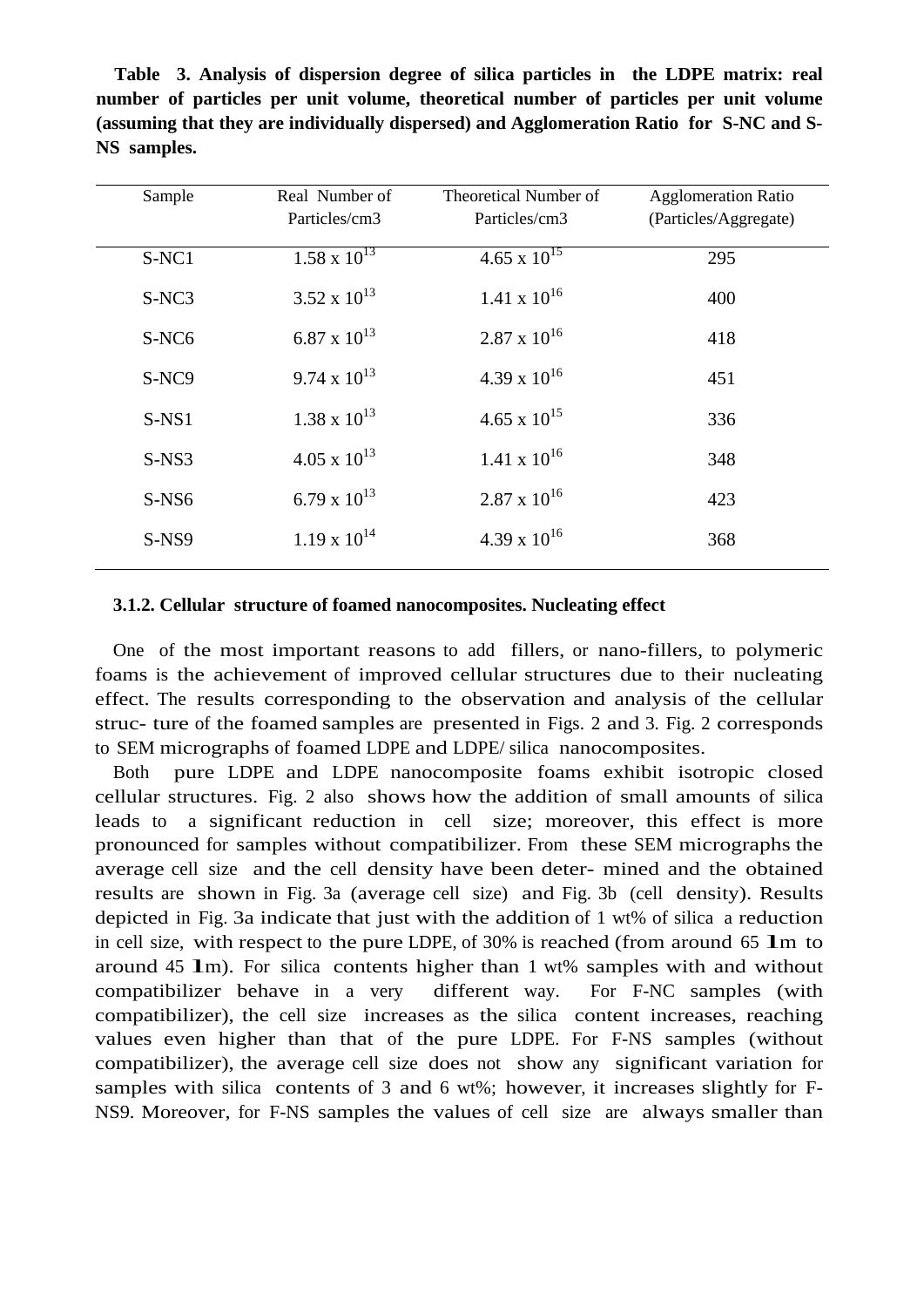that of the neat polymer.

The results for cell density (Fig. 3b) are in agreement with the effects observed for the average cell size. The presence of compatibilizer leads to higher cell sizes and hence, smaller cell densities than that achieved for samples containing only surface-modified silica nanoparticles. In some cases, cell densities are even smaller than that achieved for the control sample (pure LDPE).

At this point it is necessary to analyze and quantify the efficiency as nucleating agents of silica particles in the presence or not of the compatibilizer agent. The effects of nanoparticles on the mechanisms of degeneration of the cellular structure, as coalescence phenomena, are not considered due to the high density of the cellular materials under consideration.

It is known that the ability of particles to act as nucleation sites is determined by their dispersion level along the polymer matrix and by the degree of bonding between the particles and the polymer [1,2,34]. On the one hand, the higher the



**Fig. 2. SEM micrographs showing the cellular structure of foamed samples**.

dispersion level the greater the nucleation effect. On the other hand, if there is a high degree of bonding between the nanoparticles and the polymeric matrix, a large amount of energy is required to force the interface apart. However, if a poor compatibilization exists, the interface between the matrix and the filler will have a lower surface tension and this will enhance cell nucleation [34].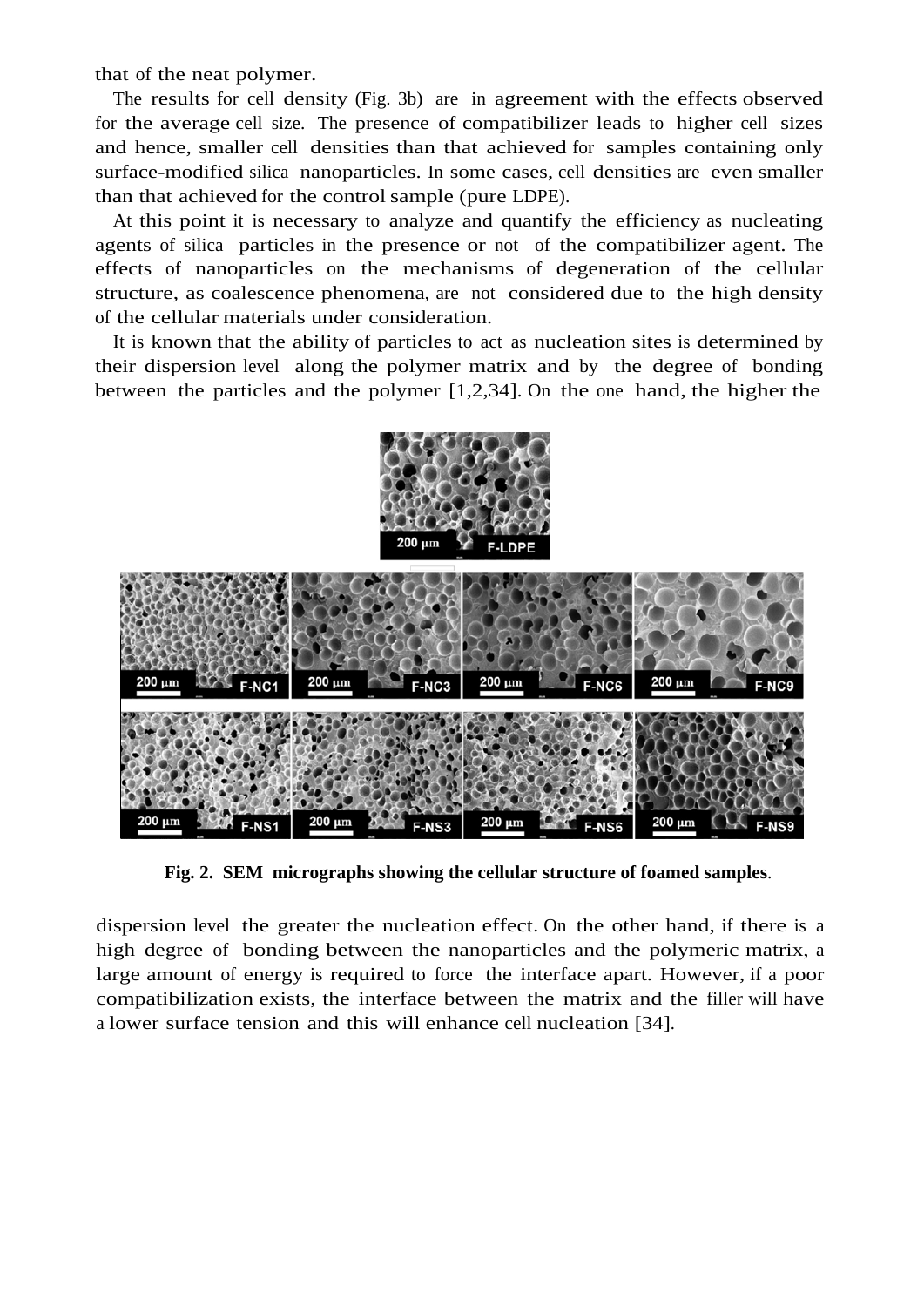

**Fig. 3. Cellular structure parameters of LDPE and LDPE/silica nanocomposites. Average cell size (a) and average cell density (b).** 

The effect of the dispersion degree in the ability of silica particles to act as nucleating agents has been quantified by means of the Nucleation Efficiency. This parameter is defined as the ratio between the measured cell density and the potential nucleation density of the filler (number of particles per unit volume). Using the values presented in Table 3 corresponding to real and theoretical values of number of particles per unit volume, it is possible to calculate both a real and a theoretical value of nucleation efficiency for samples with and without coupling agent. Results are plotted in Fig. 4a (samples with compatibilizer) and Fig. 4b (samples without compatibilizer) together with the Agglomeration Ratio values calculated in the previous section (see Table 3). As it can be inferred from both figures, regard- less of the presence of the compatibilizer, the Nucleation Efficiency considering the real number of particles per unit volume is significantly higher than that obtained from the theoretical number of particles per unit volume. In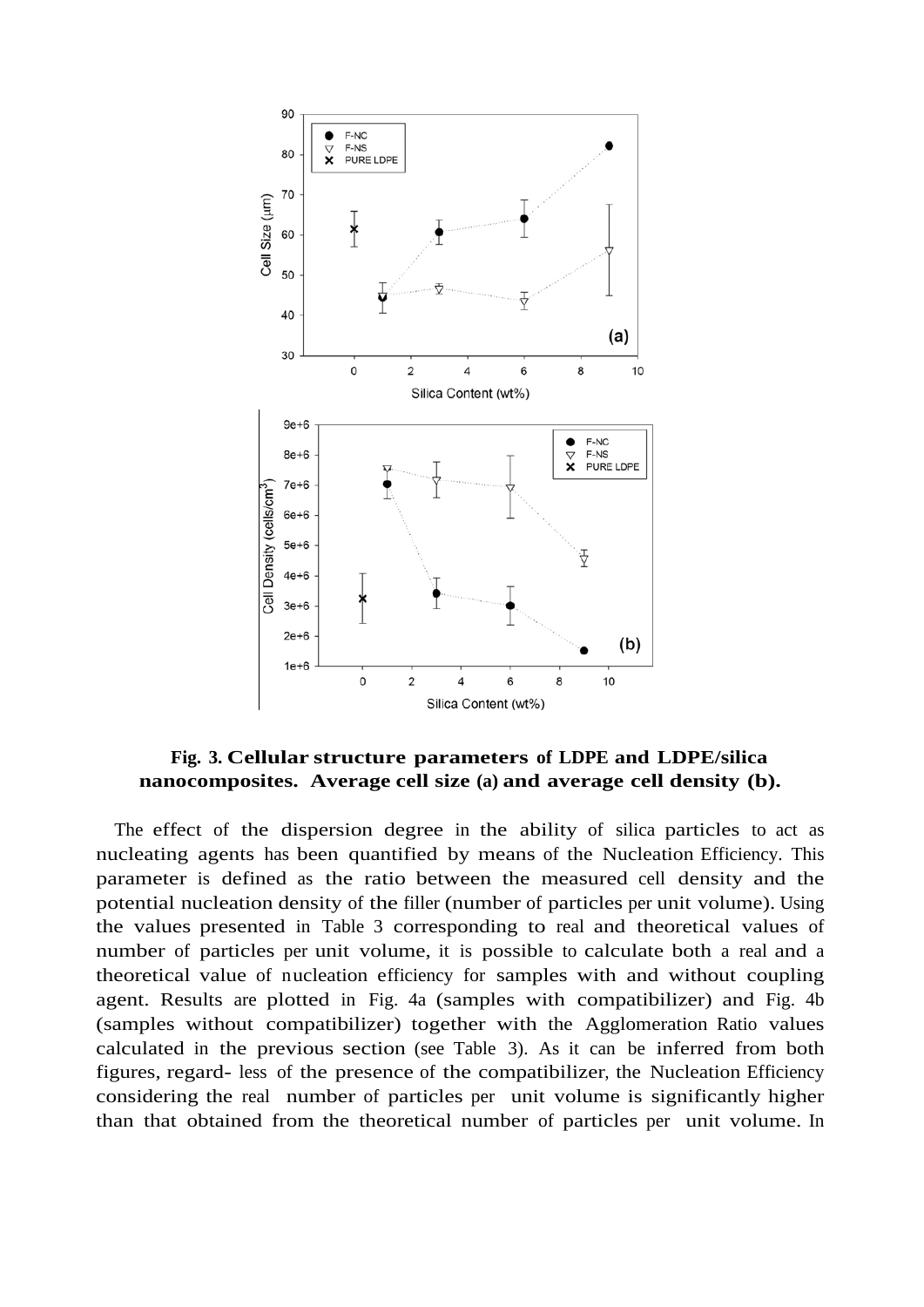addition, even consid- ering the real value, Nucleation Efficiency in both systems reaches quite low values.

In samples containing compatibilizer (Fig. 4a) it can be observed that Nucleation Efficiency decreases as the Agglomeration Ratio increases. This means that the nucleating effectiveness of the particles decreases as the dispersion level decreases. All these findings are in concordance with results presented in previous studies [21,35,36]. In these works it was reported that for high silica contents, high aggregates and low dispersion levels were found, which resulted in a low nucleating effect of nanofillers.



**Fig. 4. Analysis of Nucleation Efficiency of silica nanoparticles in LDPE matrix for samples with (a) and without (b) coupling agent.**

For samples without compatibilizer (Fig. 4b), no significant variations in Nucleation Efficiency with the changes in silica concentration were found. This is in agreement with the results obtained for Agglomeration Ratio. As dispersion levels remain approximately constant with the silica concentration, Nucleation Efficiency also does.

As it was previously mentioned, the degree of bonding between the polymer and the nanofiller also determines the effectiveness of the nanoparticles as nucleating agents. The dispersion level achieved for both types of samples is very similar (although the trends with particle concentration are not). Therefore, the big differences achieved in the overall values of cell size and cell density presented by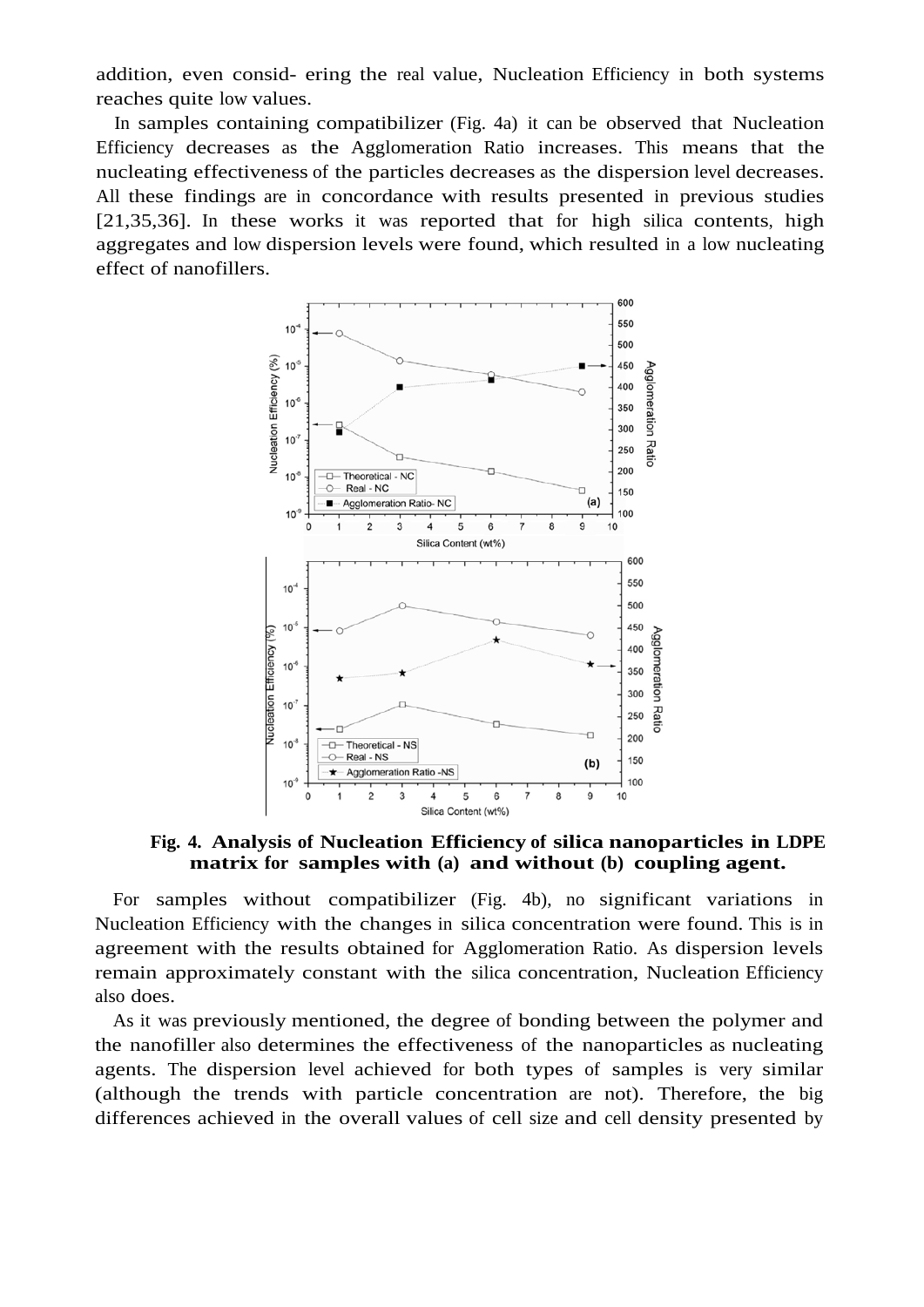the materials with and without compatibilizer should be a consequence of the different degrees of compatibilization between the LDPE and the silica nanoparticles.

This effect has been analyzed by using a new parameter, the Nucleation Ratio (NR). It is defined as indicated in the following equation: This effer<br>R). It is d<br>NR =  $N$ 

 $NR = N/N_0$ 

where  $\mathbb{M}$  is the cell density of the sample containing the nanoparticles and N<sub>0</sub> is the cell density of the non-loaded control sample, neat LDPE in this case [33]. Results are plotted in Fig. 5, as a function of silica content.

The first fact that can be inferred from Fig. 5 is that regardless of the presence of the compatibilizer, the optimum silica content is 1 wt% in the two systems. The use of higher amounts of silica does not lead to major improvements in terms of microstructure.

On the other hand, the values of NR reached by the samples without compatibilizer are much higher than those reached by the samples containing it. In addition, in the system with compatibilizer it is possible to see that for some silica concen- trations (6 and 9 wt%) the values of NR are lower than one. This fact indicates that the cell density of these composites is lower than that of the pure polymer (LDPE).

In general, compatibilizer agents improve the adhesion between the matrix and the filler. In this particular system, the LLDPE-g-MA based compatibilizer is enhancing the adhesion between the LDPE and the silica particles. Due to the high degree of bonding between these two phases, the energy required to force the interface apart in order to favor the nucleation process is also very high. As a consequence, a poor nucleation effectiveness of the nanofiller is reached for the samples containing the compatibilizer.

Nevertheless, in the system without the compatibilizer the adhesion between the polymer and the nanoparticles is lower, which results in a higher effectiveness of the silica as nucleating agent.



**Fig. 5. Values of Nucleation Ratio for foams with and without compatibilizer.**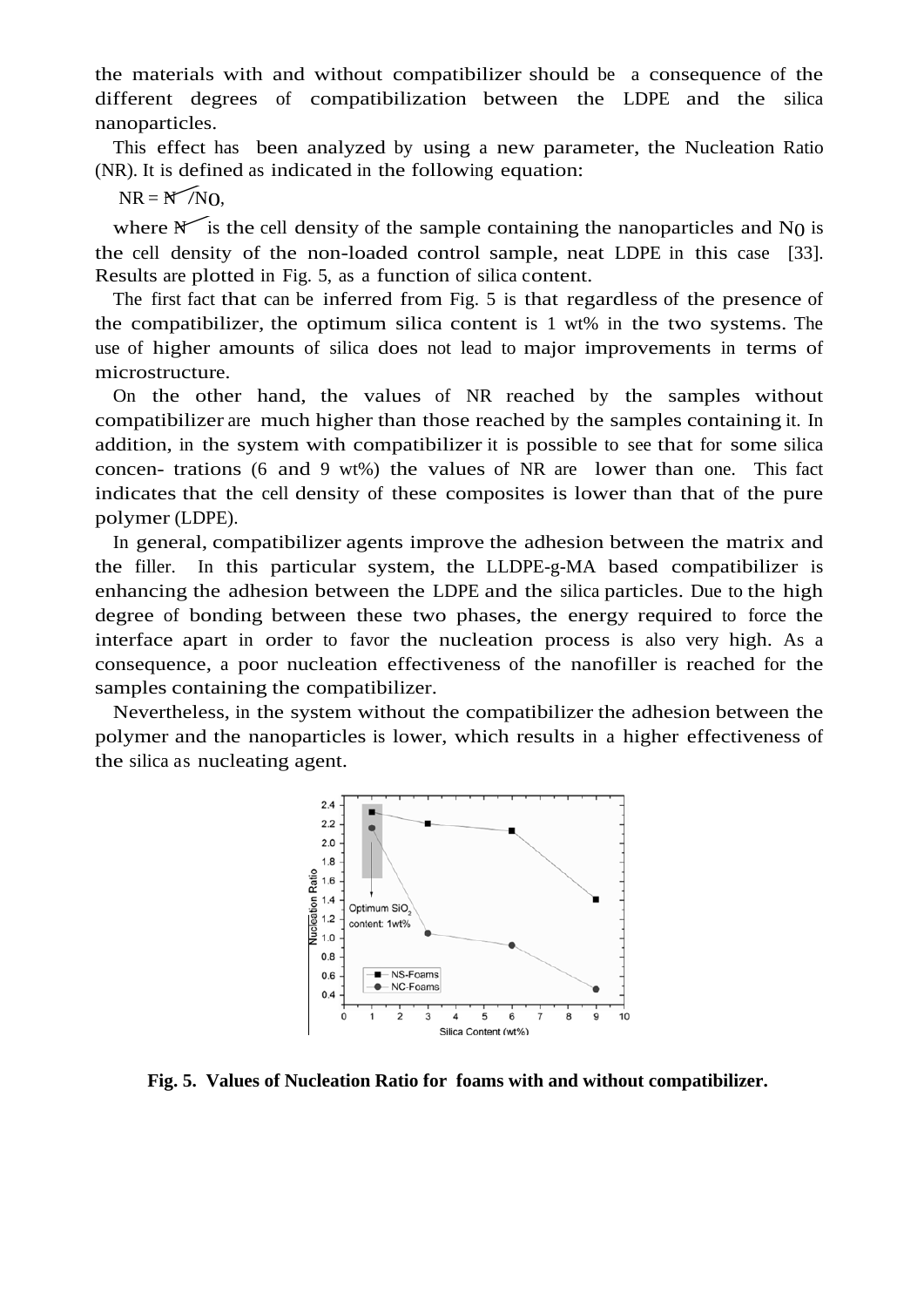#### **3.2. Influence of chemical composition at macroscopic level**

#### **3.2.1. Mechanical properties of solid composites**

Compression tests were performed for all types of solid LDPE/silica nanocomposites. Elastic modulus and collapse stress (Fig. 6) were calculated from the stress-strain curves [37]. In general, elastic modulus of nanocomposites is higher than that of pristine LDPE, independently of the presence of the compatibilizer. On the other hand, as silica concentration increases, different behaviors are observed for samples with and without compatibilizer. In the samples with compatibilizer (S-NC samples), the elastic modulus increases with the silica con- centration up to a silica content of 6 wt%. Then, for higher silica contents, a decrease in the elastic modulus is observed. In the samples without compatibilizer (S-NS samples) the elastic modulus does not follow any clear trend with the increment in silica concentration. However, if the experimental errors are taken into account, it could be said that no important variations are found in the elastic modulus by varying the particles content, neither in the samples with compatibilizer nor in the samples without it. With regard to collapse stress, results indicate that nanocomposites reach values substantially higher than the neat LDPE. The presence of the compatibilizer can be also detected in the nanocomposites; samples with compatibilizer exhibit slightly higher values of the collapse stress than samples without it. Finally, in the same way as the elastic modulus did, the collapse stress does not vary with the particles content.

To easily compare the differences between solid nanocomposites and neat LDPE, the increment in percentage of both elastic modulus (DE) and collapse stress (DrC) has been calculated according to:  $DE = 100[(ELDPE/silica -$ ELDPE)/ELDPE], where ELDPE/silica is the elastic modulus of each type of nanocomposite and ELDPE is the elastic modulus of the neat LDPE and  $DrC =$ 100[(rC–LDPE/silica-rC–LDPE)/rC–LDPE], where rC–LDPE/silica is the collapse stress of each type of nanocomposite and  $r_{\text{C}}$ –LDPE is the collapse stress of the neat LDPE. The results are presented in Fig. 7a and b.



**Fig. 6. Experimental results from compression tests for solid LDPE/silica nanocomposites**.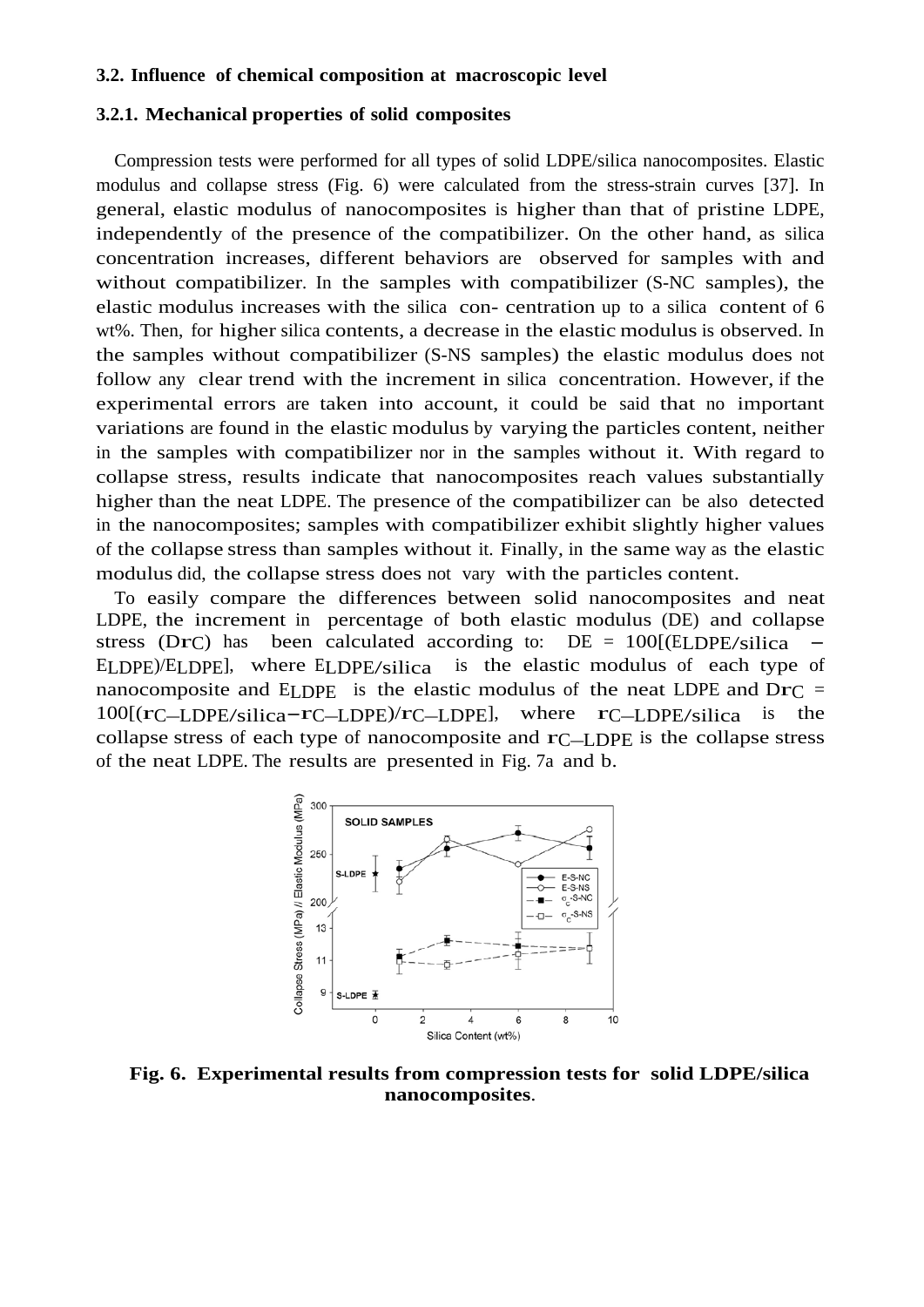

**Fig. 7. Improvements, with respect to the pure LDPE, in elastic modulus (a) and collapse stress (b) for solid LDPE/silica nanocomposites with and without compatibilizer.**

The first fact that can be inferred from Fig. 7 is that silica particles lead to greater improvements in terms of strength than in terms of stiffness.

In the samples produced with the compatibilizer, a content of silica particles of 6 wt% maximizes the stiffness while for maximizing the strength just a 3 wt% is required. On the other hand, when there is no compatibilizer in the composition of the samples, the optimum silica content to maximize both stiffness and strength is 9 wt%.

While no differences are obtained in the elastic modulus between the samples with and without compatibilizer, the samples with compatibilizer present a collapse stress higher than the samples without compatibilizer, for all the clay con- tents. After the analysis of the microstructure of the solid samples it was concluded that the differences in the dispersion level achieved for both types of samples were negligible. On the other hand, the analysis of the nucleation effectiveness of the silica particles showed that presence of the compatibilizer led to a higher degree of bonding between LDPE and silica nanoparticles. Results of mechanical response seem to indicate that, for the same dispersion level, the presence of the compatibilizer leads to a better adhesion between the nanoparticles and the polymer. As a consequence a more effec- tive stress transfer is obtained, which results in a slight improvement of the mechanical properties, mainly of the collapse stress.

#### **3.2.2. Mechanical properties of foamed composites**

Experimental results corresponding to the characterization of mechanical properties of foams are plotted in Fig. 8.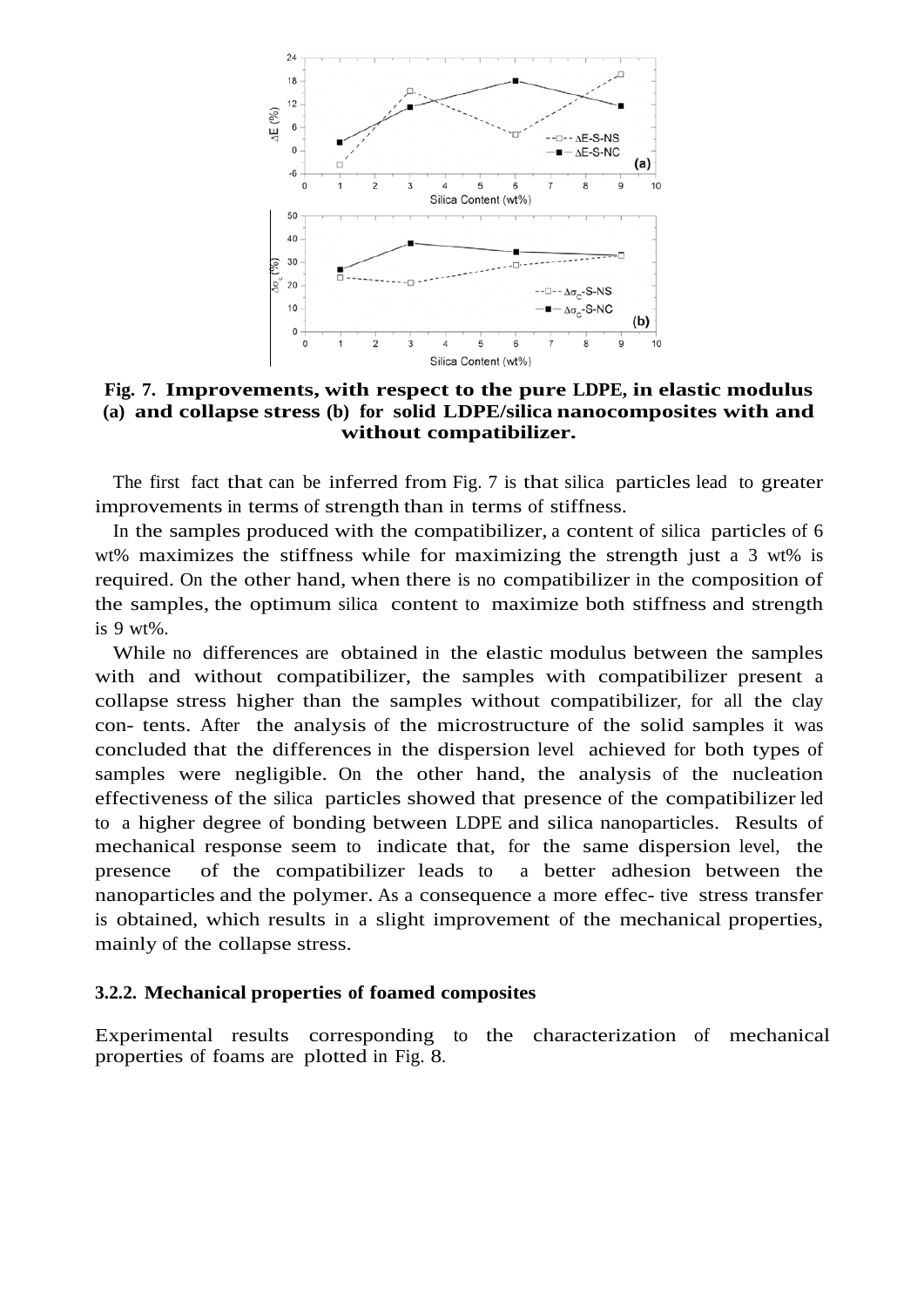In general, foamed nanocomposites exhibit higher values of elastic modulus and collapse stress than the pure LDPE. For the foamed composites it has been performed the same type of analysis as for the solid ones. The improvements in the mechanical performance, with respect to the pure LDPE, obtained through the addition of silica particles have been calcu- lated. In addition, the presence of synergistic effects in the foamed materials resulting from the changes produced in both the cellular structure and the solid polymer matrix, by the addition of silica particles, have been carefully analyzed. For this purpose, the improvements achieved in the solid composites, with respect to pure LDPE, are compared with those obtained in the foamed composites. Results corresponding to the increments reached in elastic modulus are presented in Fig. 9.

When the samples include a compatibilizer agent in their composition (Fig. 9a), similar improvements in stiffness for foams and for solids are obtained up to a silica content of 3 wt%. Then, at higher concentrations, the gain in the solids is higher than that observed in the foams. That means that in samples with compatibilizer the changes produced in the cellular structure, by the fact of adding nanoparticles, are leading to a reduction in the elastic modulus, when compared with the improvements achieved in the solid composites. In these foamed composites the optimum silica content, which allows obtaining the maximum improvements in elastic modulus, lies between 3 and 6 wt%.

On the other hand, when samples do not include a compatibilizer in their chemical composition, the improvements reached through the addition of silica particles are generally higher in the foamed composites than in the solid ones, being the optimum silica content 3 wt% (Fig. 9b). In this system, the changes produced in the cellular structure have a positive effect on the overall elastic modulus of the foamed composites. In other words, the presence of a synergistic effect in the foamed materials resulting from the changes produced in both the cellular structure and the solid polymer matrix, by the addition of silica particles, has been detected.



**Fig. 8. Experimental results for elastic modulus and collapse stress for foamed nanocomposites with and without compatibilizer.**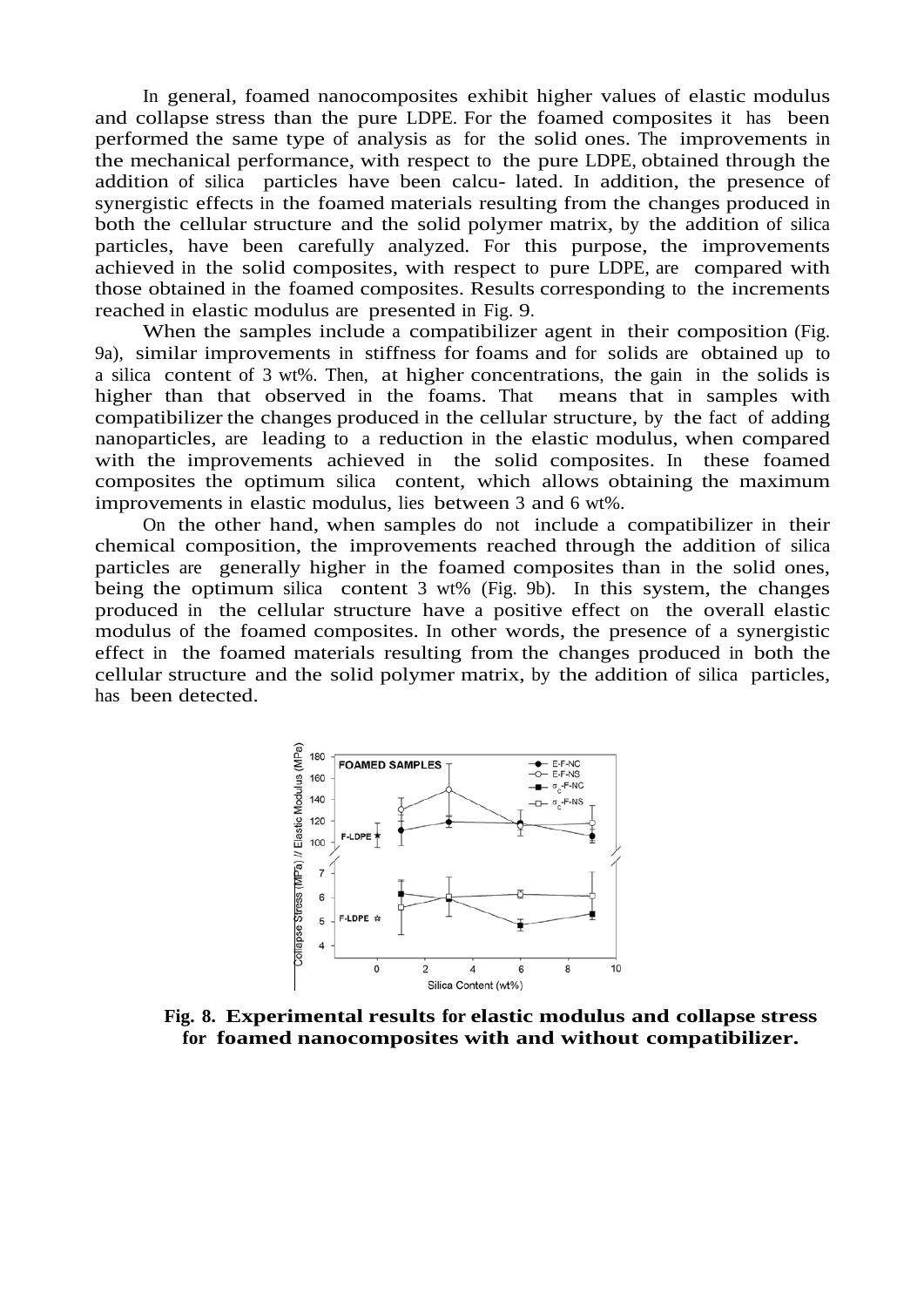

#### **Fig. 9. Increments reached in the elastic modulus of both foamed and solid composites. Elastic modulus for foams (F) and solids (S) with compatibilizer (a) and elastic modulus for foams (F) and solids (S) without compatibilizer (b).**

When the improvements achieved in the foamed samples with and without compatibilizer are compared, it is observed that the overall increments in elastic modulus are higher in the foams without compatibilizer.

The gain in stiffness for foams without compatibilizer is a consequence of the improved cellular structure in terms of cell size and cell density exhibited by these materials.

On the other hand, the improvements achieved in the collapse stress have also been analyzed. Results correspond- ing to the increments reached in the collapse stress for samples with and without compatibilizer are presented in Fig. 10.

In terms of strength (Fig. 10), the gain reached in foams is always lower than that achieved in the solid composites. On the other hand, to accomplish an improvement in foam collapse stress of around 19%, a silica content of 1 wt% is required in the samples with compatibilizer and silica contents higher than 3 wt% are required in the samples without it. Furthermore, while in the solid composites the overall increments were higher in the samples with compatibilizer than in the samples without it, in the foamed composites this behavior is completely opposite. Foamed composites without compatibilizer in their chem- ical composition present higher increments in collapse stress than the samples that contains the compatibilizer agent. The gain in strength is, once again, a consequence of the improved cellular structure in terms of cell size and cell density exhib- ited by the materials without compatibilizer.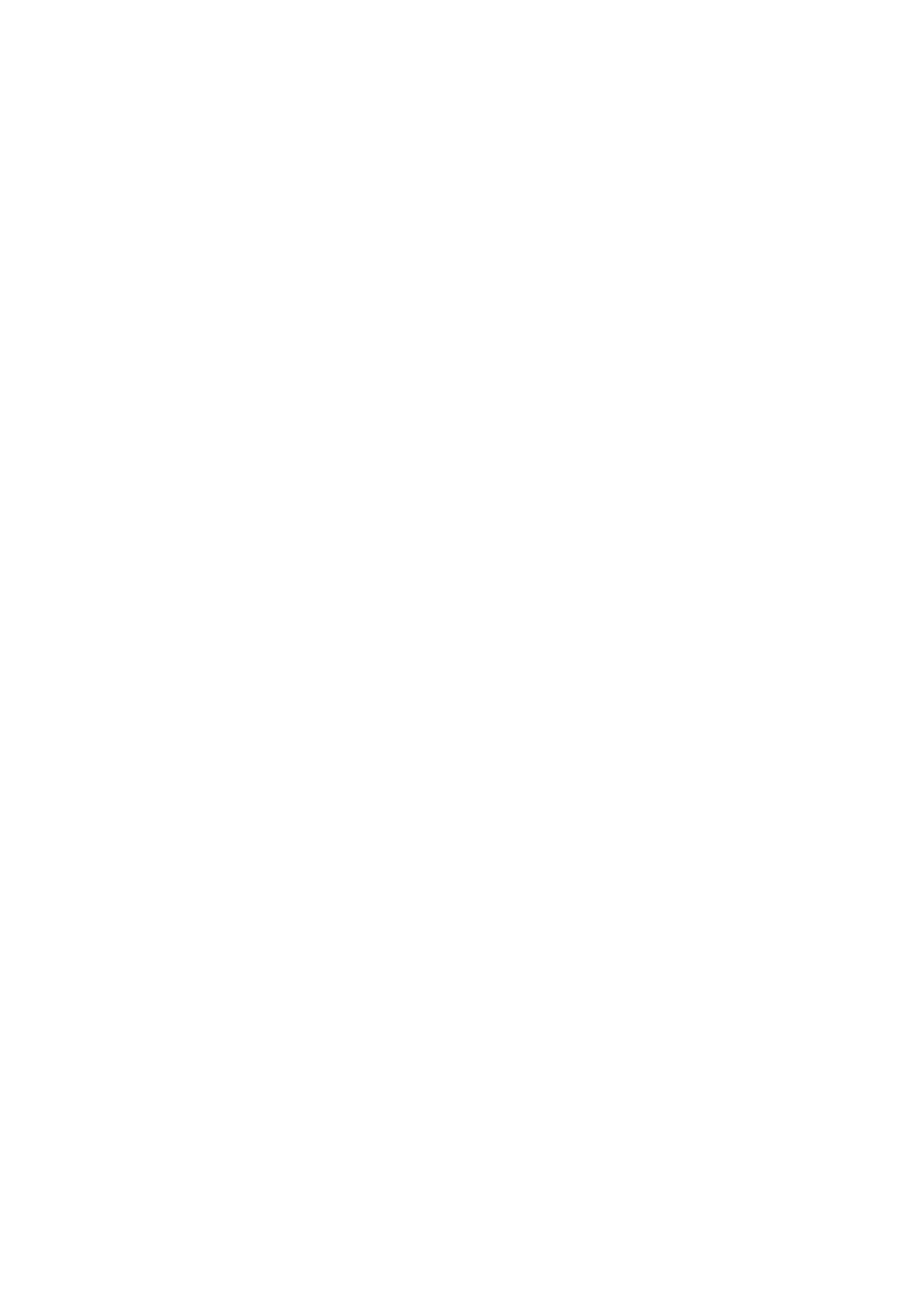

**Fig. 10. Increments reached in the collapse stress of both foamed and solid composites. Collapse stress for foams (F) and solids (S) with compatibilizer (a) and collapse stress for foams (F) and solids (S) without compatibilizer (b).** 

#### **4. Conclusions**

LDPE/silica solid nanocomposites with and without compatibilizer have been prepared by melt-mixing. In addition, they have been successfully foamed by a modified version of the pressure quench method using  $CO<sub>2</sub>$  as blowing agent.

The role played by silica nanoparticles in solid and foamed nanocomposites has been analyzed at micro and macrostructural levels concluding the following.

In solid nanocomposites, silica particles are not individually dispersed. They are forming aggregates with a size between 100 and 200 nm. In addition, the results for the Agglomeration Ratio indicate that the presence of the compatibilizer does not contribute to increase the dispersion level of the nanoparticles.

Silica particles act as effective nucleating agents as results for cell size and cell density indicate. The effectiveness of silica particles as nucleating agents is greater in the samples without compatibilizer due to the poor adhesion that exists between the polymer and the nanofiller. The presence of the compatibilizer enhances the bonding degree between the two phases and hence, nucleating effect of the particles is mitigated.

Mechanical properties of solid and foamed nanocomposites have been analyzed by performing compression tests. Results indicate that silica particles lead to an overall increase in mechanical response of all the analyzed samples, with respect to the mechanical properties of the pure LDPE.

The improvements in mechanical properties achieved in solids are always greater than that obtained in foams, except in the case of elastic modulus of samples without compatibilizer, which indicates the presence of a synergistic effect. The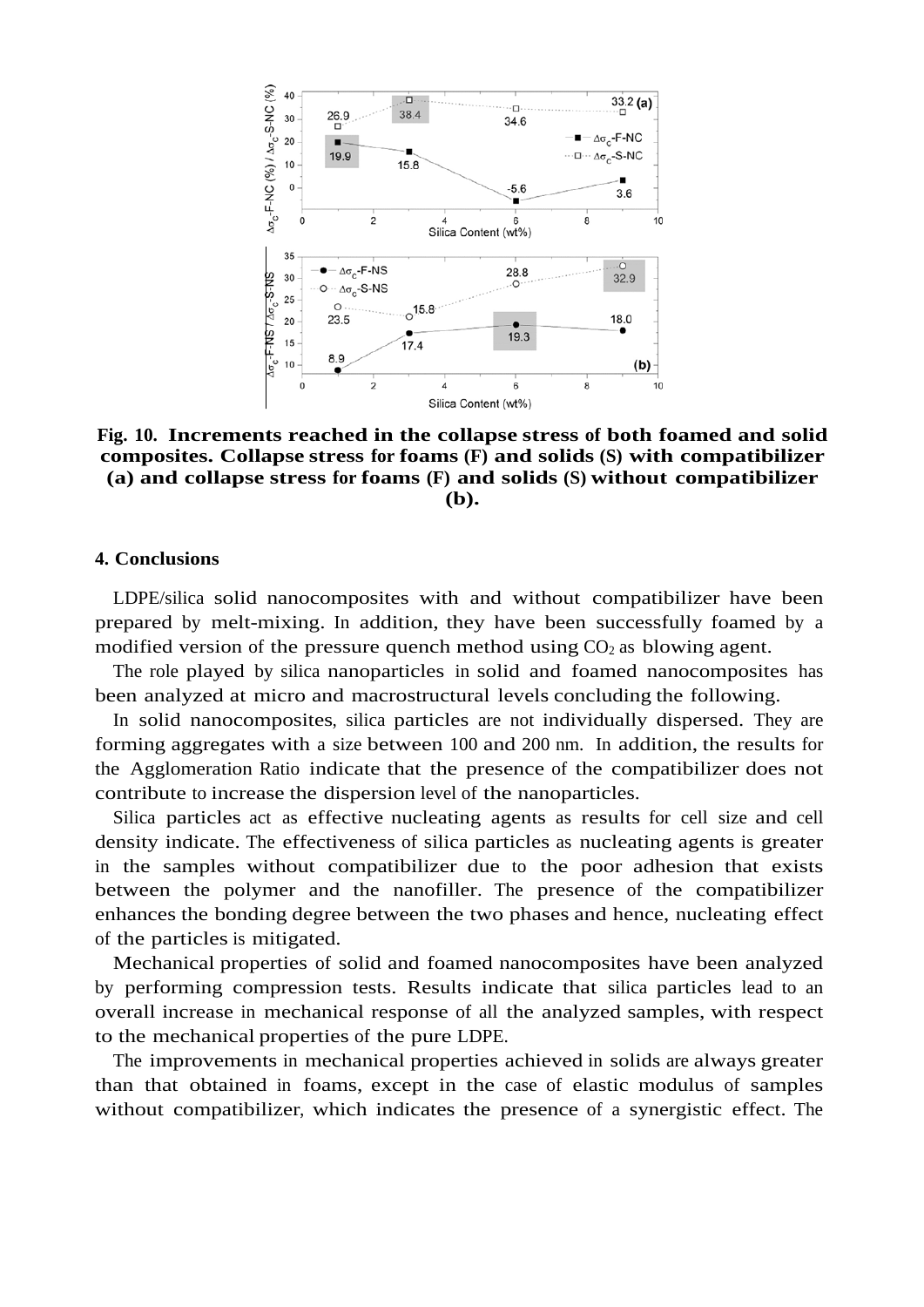syn- ergistic effect is reached due to the multifunctional role played by nanoparticles, which act both modifying the polymeric matrix morphology and the cellular structure of the foams.

Finally, results indicate that the effect of adding or not a compatibilizer agent is not the same in the solid composites as in the foamed ones. While for solid nanocomposites the higher degree of bonding polymer/nanoparticle promoted by the pres- ence of the compatibilizer translates into a positive mechanical reinforcing effect, for foamed nanocomposites, such high level of compatiblization mitigates the nucleating effect of the nanoparticles. This translates into poorer mechanical properties in the foamed samples containing the compatibilizer agent.

#### **Acknowledgements**

Financial support from PIRTU contract of E. Laguna-Gutierrez by Junta of Castile and Leon (EDU/289/2011) and cofinanced by the European Social Fund is gratefully acknowledged. Cristina Saiz-Arroyo would like to acknowledge MINECO via Torres Quevedo Program (PTQ-12-05504). Finally, financial assistance from Spanish Ministry of Science and Education and Feder Program (MAT 2009-14001 CO2-01), Innocash Project (INC-0193) as well as the project founded by the European Spatial Agency (ESA) MAP AO 99-075 are gratefully acknowledged.

#### **References**

[1] C.C. Ibeh, M. Bubacz, Current trends in nanocomposite foams, Cell. Plast. 44 (2008) 493– 515.

[2] L.J. Lee, C. Zeng, X. Cao, X. Han, J. Shen, G. Xu, Polymer nanocomposite foams, Comp. Sci. Technol. 65 (2005) 2344–2363.

[3] W. Zhai, C.B. Park, M. Kontopoulou, Nanosilica addition dramatically improves the cell morphology and expansion ratio of polypropylene heterophasic copolymer foams blown in continuous extrusion, Ind. Eng. Chem. Res. 50 (2011) 7282–7289.

[4] W. Zhai, T. Kuboki, L. Wang, C.B. Park, E.K. Lee, H.E. Naguib, Cell structure evolution and the crystallization behaviour of polypropylene/clay nanocomposites foams blown in continuous extrusion, Ind. Eng. Chem. Res. 49 (2010) 9834–9845.

[5] L.J. Gibson, M.F. Ashby, Cellular Solids: Structure and Properties, Cambridge University Press, Cambridge, 1997. [6] D. Eaves, Handbook of Polymer Foams, Rapra Technology Limited, Shawbury, 2004.

[7] D. Klempner, V. Sendijarevic, Handbook of Polymeric Foams and Foam Technology, second ed., Hanser Publishers, Munich, 2004.

[8] S.Y. Fu, X.Q. Feng, B. Lauke, Y.W. Mai, Effects of particle size, particle/matrix interface adhesion and particle loading on mechanical properties of particulate-polymer composites, Composites Part B 39 (2008) 933–961.

[9] S.C. Tjong, Structural and mechanical properties of polymer nanocomposites, Mater. Sci. Eng. R 53 (2006) 79–197.

[10] H. Zou, S. Wu, J. Shen, Polymer/sílica nanocomposites: preparation, characterization, properties and applications, Chem. Rev. 108 (2008) 3893–3957. [11] S.S. Ray, M. Okamoto, Polymer/layered silicate nanocomposites: a review from preparation to processing, Prog. Polym. Sci. 28 (2003) 1539–1641. [12] S. Pavlidou, C.D. Papaspyrides, A review on polymer-layered silicate nanocomposites, Prog. Polym. Sci. 33 (2008) 1119–1198.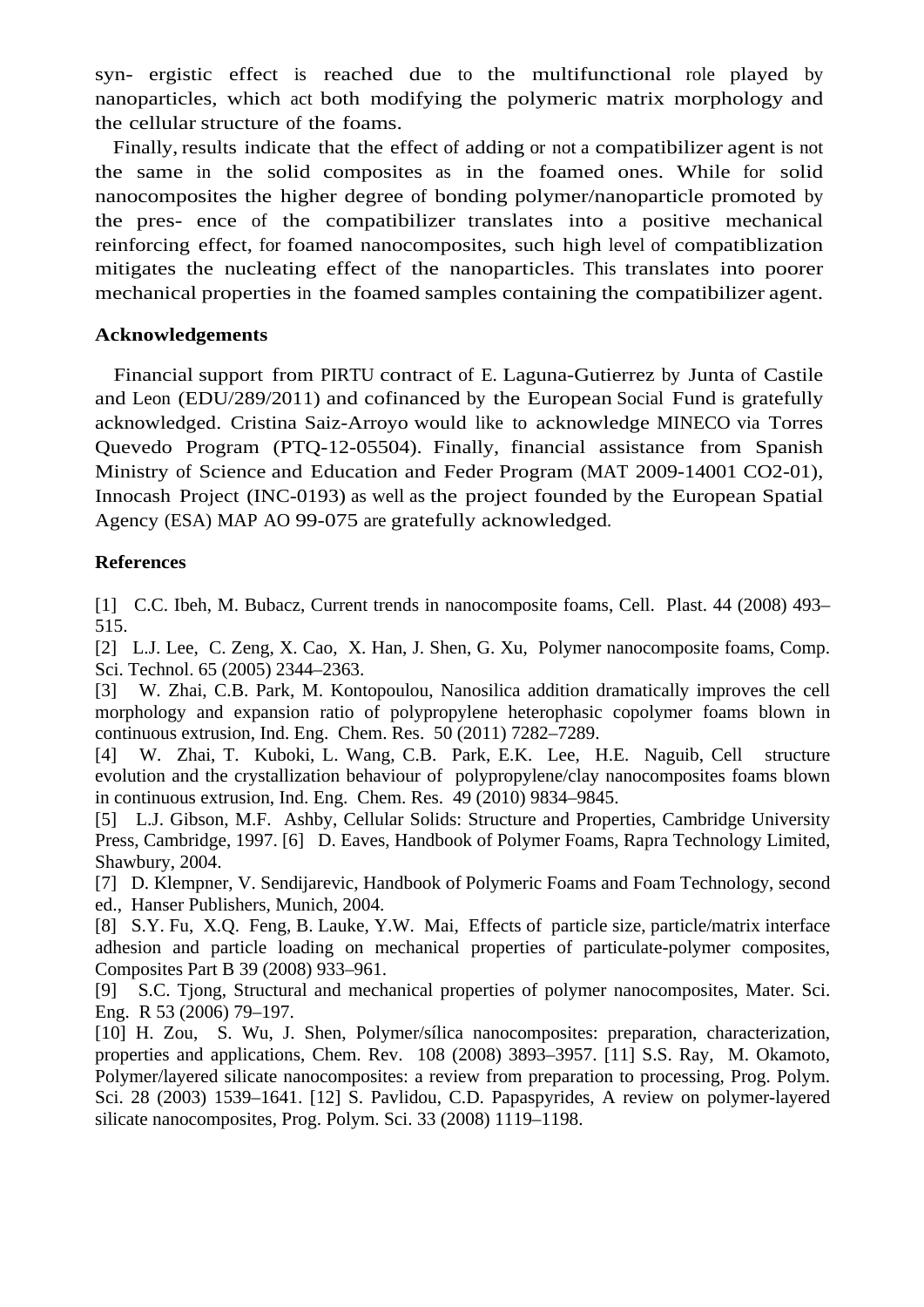[13] C. Zeng, X. Han, L.J. Lee, K.W. Koelling, D.L. Tomasko, Polymer–clay nanocomposite foams prepared using carbon dioxide, Adv. Mater. 15 (2003) 1743– 1747.

[14] L. Urbanczyk, C. Calberg, C. Detrembleur, C. Jérôme, M. Alexandre, Batch foaming of SAN/clay nanocomposites with scCO2: a very tunable way of controlling the cellular morphology, Polymer 51 (2010) 3520–3531.

[15] J. Shen, C. Zeng, L.J. Lee, Synthesis of polystyrene–carbon nanofibers nanocomposites foams, Polymer 46 (2005) 5218–5224.

[16] Y.H. Lee, K.H. Wang, C.B. Park, M. Sain, Effects of clay dispersion on the foam morphology of LDPE/clay nanocomposites, J. Appl. Polym. Sci. 103 (2007) 2129–2134.

[17] S.M. Seraji, M.K.R. Aghjeh, M. Davari, M.S. Hosseini, S. Khelgati, Effect of clay dispersion on the cell structure of LDPE/clay nanocomposites foams, Polym. Compos. 32 (2011) 1095–1105.

[18] X.C. Wang, X. Jong, Y.Y. Peng, Z.K. Ma, C.T. Liu, L.S. Turng, C.Y. Shen, The effect of nanoclay on the crystallization behavior, microcellular structure, and mechanical properties of thermoplastic polyurethane nanocomposite foams, Polym. Eng. Sci. 53 (2016) 319–327.

[19] L. Cheng, L.S. Schadler, R. Ozisik, An experimental and theoretical investigation of the compressive properties of multi-walled carbon nanotube/poly

(methyl-methacrylate) nanocomposite foams, Polymer 52 (2011) 2899–2909.

[20] V. Vladimirov, C. Betchev, A. Vassilou, G. Papageorgiou, D. Bikiaris, Dynamic mechanical and morphological studies of isotactic polypropylene/fumed silica nanocomposites with enhanced gas barrier properties, Compos. Sci. Technol. 66 (2006) 2935–2944.

[21] W. Zhai, J. Yu, L. Wu, W. Ma, J. He, Heterogeneous nucleation uniformizing cell size distribution in microcellular nanocomposites foams, Polymer 47 (2006) 7580–7859.

[22] J.M. Yeh, K.C. Chang, C.W. Peng, B.G. Chand, S.C. Chiou, H.H. Huang, C.Y. Lin, J.C. Yang, H.R. Lin, C.L. Chen, Preparation and insulation property studies of

thermoplastic PMMA–silica nanocomposite foams, Polym. Compos. 30 (2009) 715–722.

[23] K. Gorem, L. Chen, L.S. Schadler, R. Ozisik, Influence of nanoparticle surface chemistry and size on supercritical carbon dioxide processed nanocomposite foam morphology, J. Supercrit. Fluid 51 (2010) 420–427.

[24] C. Saiz-Arroyo, J. Escudero, M.A. Rodríguez-Perez, J.A. de Saja, Improving the structure and physical properties of LDPE foams using silica nanoparticles as an additive, Cell. Polym. 30 (2011) 63–78.

[25] C. Saiz-Arroyo, M.A. Rodríguez-Perez, J.I. Velasco, J.A. de Saja, Influence of foaming process on the structure-properties relationship of foamed LDPE/

silica nanocomposites, Composites Part B 48 (2013) 40–50.

[26] C. Saiz-Arroyo, J.A. de Saja, J.I. Velasco, M.A. Rodríguez-Perez, Moulded polypropylene foams produced using chemical or physical blowing agents:

structure–properties relationship, J. Mater. Sci. 47 (2012) 5680–5692.

[27] J. Pinto, E. Solorzano, M.A. Rodriguez-Perez, J.A. de Saja, Characterization of the cellular structure based on user-interactive image analysis procedures, J. Cell Plast. 49 (2013) 555–575.

[28] M.A. Rodriguez-Perez, J.A. de Saja, The effect of blending on the physical properties of crosslinked closed cell polyethylene foams, Cell. Polym. 18

(1999) 1–20.

[29] M.A. Rodriguez-Perez, S. Rodriguez-Llorente, J.A. de Saja, Dynamic mechanical properties of polyolefin foams studied by DMA techniques, Polym. Eng.

Sci. 37 (1997) 959–965.

[30] N.J. Mills, M.A. Rodriguez-Perez, Modelling the gas-loos creep mechanisms in EVA foam